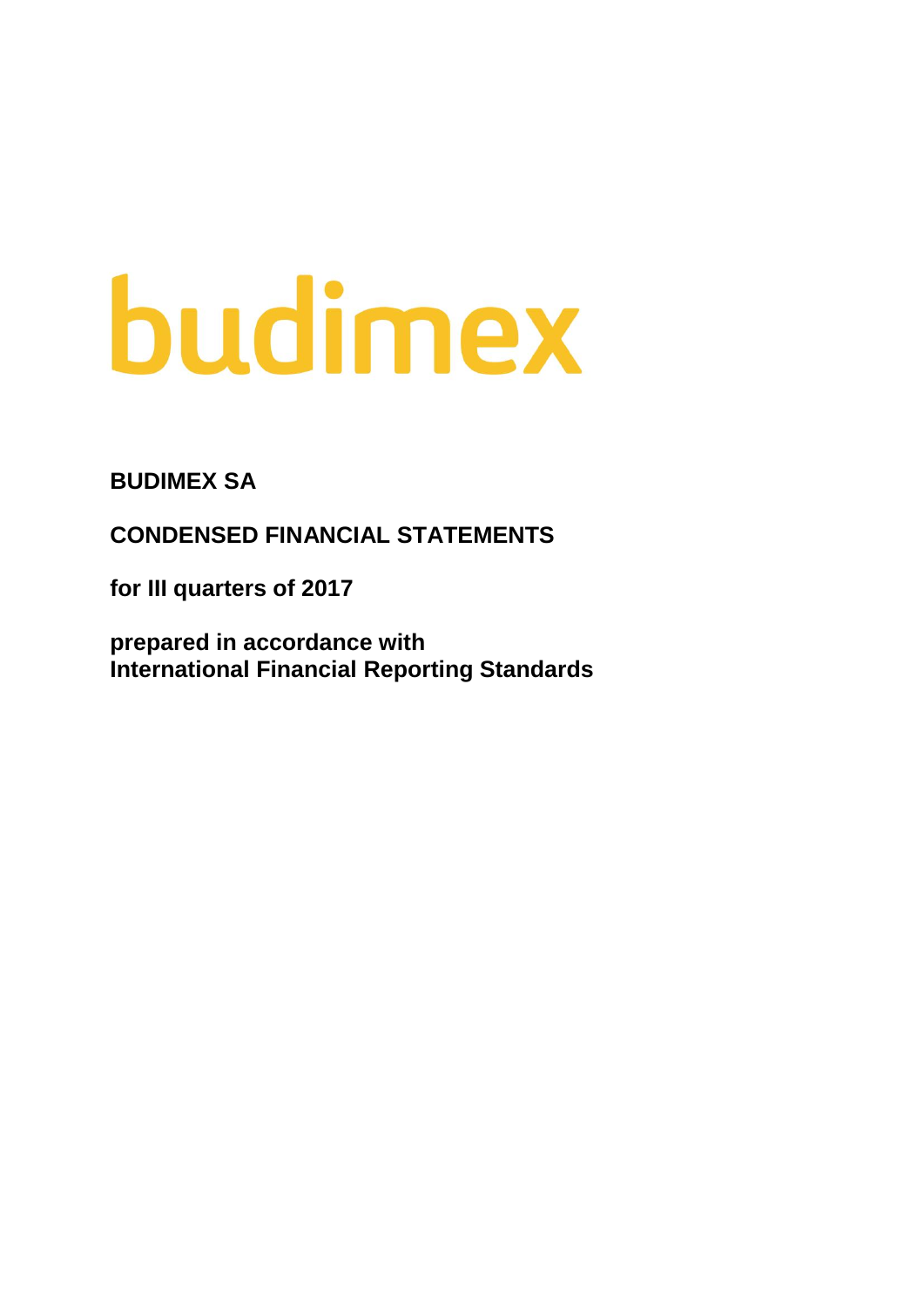## budimex

#### **Table of contents**

| $\mathbf{1}$ . |                                                                                                       |  |
|----------------|-------------------------------------------------------------------------------------------------------|--|
| 2.             |                                                                                                       |  |
| 2.1.           |                                                                                                       |  |
| 2.2.           | Changes in accounting principles and the method of preparation of financial statements 11             |  |
| 2.3.           |                                                                                                       |  |
| 2.4.           |                                                                                                       |  |
| 3.             |                                                                                                       |  |
| 4.             | Descriptions of factors and events which had a material effect on the financial result of the Company |  |
|                |                                                                                                       |  |
| 4.1.           |                                                                                                       |  |
| 4.2.           | Revenue from sale of finished goods, services, goods for resale and raw materials by categories 14    |  |
| 4.3.           |                                                                                                       |  |
| 5.             | Proceedings pending as at 30 September 2017 before court, competent arbitration body or any public    |  |
|                |                                                                                                       |  |
| 6.             |                                                                                                       |  |
| 7.             |                                                                                                       |  |
| 8.             |                                                                                                       |  |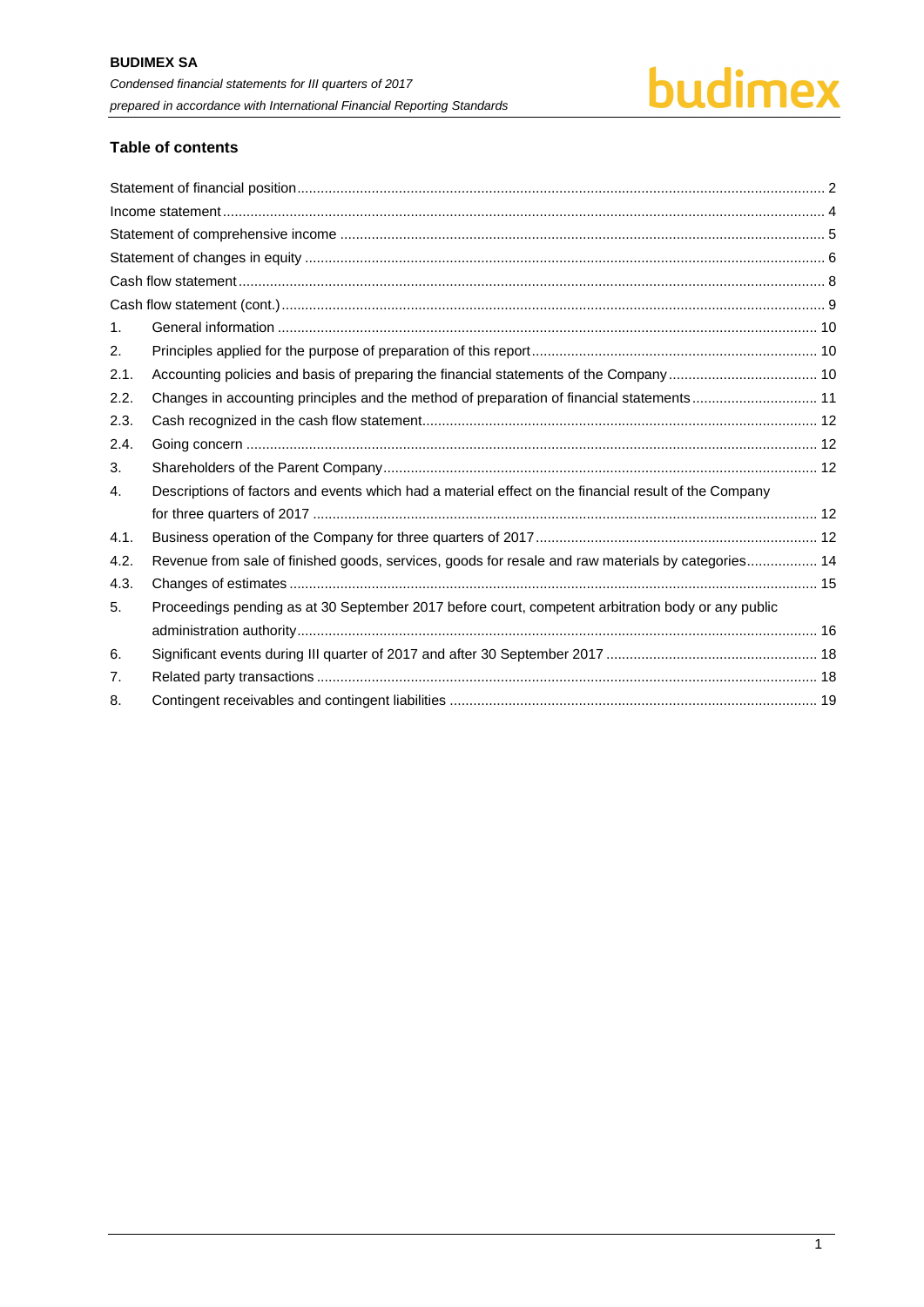

*(all amounts are expressed in PLN thousand)*

#### <span id="page-2-0"></span>**Statement of financial position**

| <b>ASSETS</b>                                                                         | 30 September 2017 | 31 December 2016 |
|---------------------------------------------------------------------------------------|-------------------|------------------|
| Non-currents assets (long-term)                                                       |                   |                  |
| Property, plant and equipment                                                         | 111 810           | 92 668           |
| Investment properties                                                                 | 3 3 3 8           | 3762             |
| Intangible assets                                                                     | 28 157            | 29 70 7          |
| Investments in subsidiaries                                                           | 727 722           | 724 473          |
| Investments in associates                                                             | 61 24 6           | 61 24 6          |
| Investments in other entities                                                         | 6417              | 6417             |
| Other financial assets                                                                | 68 564            | 16 537           |
| Trade and other receivables                                                           | 14 202            | 12878            |
| Retentions for construction contracts                                                 | 50 887            | 39 835           |
| Deferred tax asset                                                                    | 383810            | 400 046          |
| Total non-current assets (long-term)                                                  | 1456153           | 1 387 569        |
| <b>Current assets</b>                                                                 |                   |                  |
|                                                                                       |                   |                  |
| Inventories                                                                           | 226 496           | 159 498          |
| Trade and other receivables                                                           | 733 262           | 462 329          |
| Retentions for construction contracts                                                 | 48 532            | 46 767           |
| Amounts due and receivable from customers (investors) under construction<br>contracts | 788 161           | 290 016          |
| Other financial assets                                                                | 244 488           | 1 7 1 7          |
| Cash and cash equivalents                                                             | 988 926           | 2 272 110        |
| Total current assets (short-term)                                                     | 3 029 865         | 3 232 437        |
| <b>TOTAL ASSETS</b>                                                                   | 4 486 018         | 4 620 006        |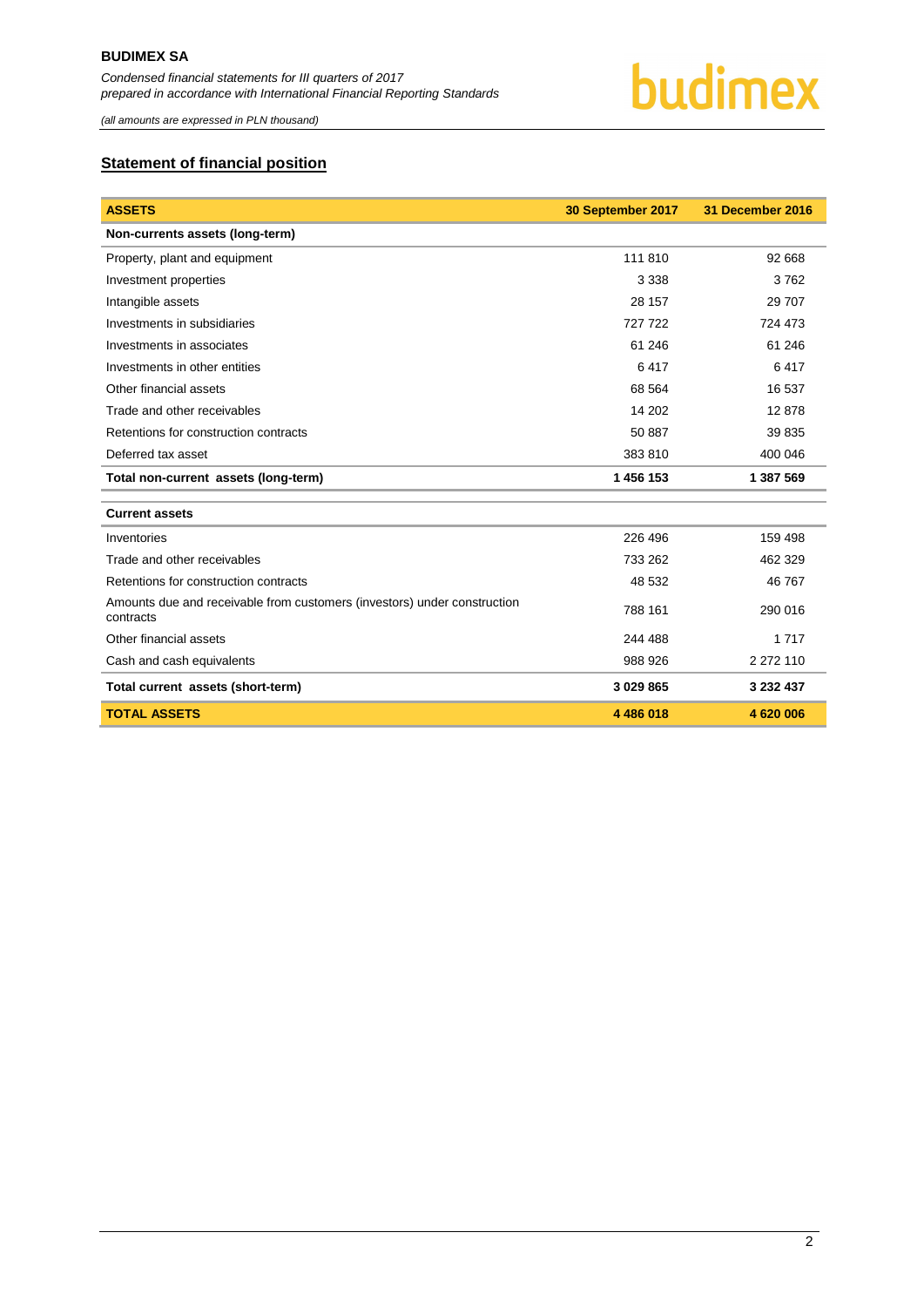*(all amounts are expressed in PLN thousand)*



#### **Statement of financial position (cont.)**

| <b>EQUITY AND LIABILITIES</b>                                                 | 30 September 2017 | 31 December 2016 |
|-------------------------------------------------------------------------------|-------------------|------------------|
| <b>Equity</b>                                                                 |                   |                  |
| Shareholders' equity                                                          |                   |                  |
| Issued capital                                                                | 145 848           | 145 848          |
| Share premium                                                                 | 80 199            | 80 199           |
| Other reserves                                                                | 54 001            | 54 001           |
| Foreign exchange differences on translation of foreign operations             | 5649              | 5670             |
| Retained earnings                                                             | 333 346           | 382 856          |
| Total shareholders' equity                                                    | 619 043           | 668 574          |
| Liabilities                                                                   |                   |                  |
| Long-term liabilities                                                         |                   |                  |
| Loans, borrowings and other external sources of finance                       | 42 132            | 29 374           |
| Retentions for construction contracts                                         | 197 262           | 194 624          |
| Provision for long-term liabilities and other charges                         | 212 406           | 180 765          |
| Long-term retirement benefits and similar obligations                         | 5 3 4 8           | 5 3 4 8          |
| Other financial liabilities                                                   | 312               | 7                |
| <b>Total long-term liabilities</b>                                            | 457 460           | 410 118          |
| <b>Short-term liabilities</b>                                                 |                   |                  |
| Loans, borrowings and other external sources of finance                       | 24 665            | 18 463           |
| Trade and other payables                                                      | 1 428 503         | 1 397 654        |
| Retentions for construction contracts                                         | 202 789           | 174 635          |
| Amounts due and payable to customers (investors) under construction contracts | 1 019 791         | 1 337 780        |
| Deferred income                                                               | 551 709           | 408 741          |
| Provision for short-term liabilities and other charges                        | 172 503           | 157 540          |
| Current tax payable                                                           | 6700              | 45 272           |
| Short-term retirement benefits and similar obligations                        | 1 0 2 5           | 1 0 2 5          |
| Other financial liabilities                                                   | 1830              | 204              |
| <b>Total short-term liabilities</b>                                           | 3 409 515         | 3 541 314        |
| <b>Total liabilities</b>                                                      | 3866975           | 3 951 432        |
| <b>TOTAL EQUITY AND LIABILITIES</b>                                           | 4 486 018         | 4620006          |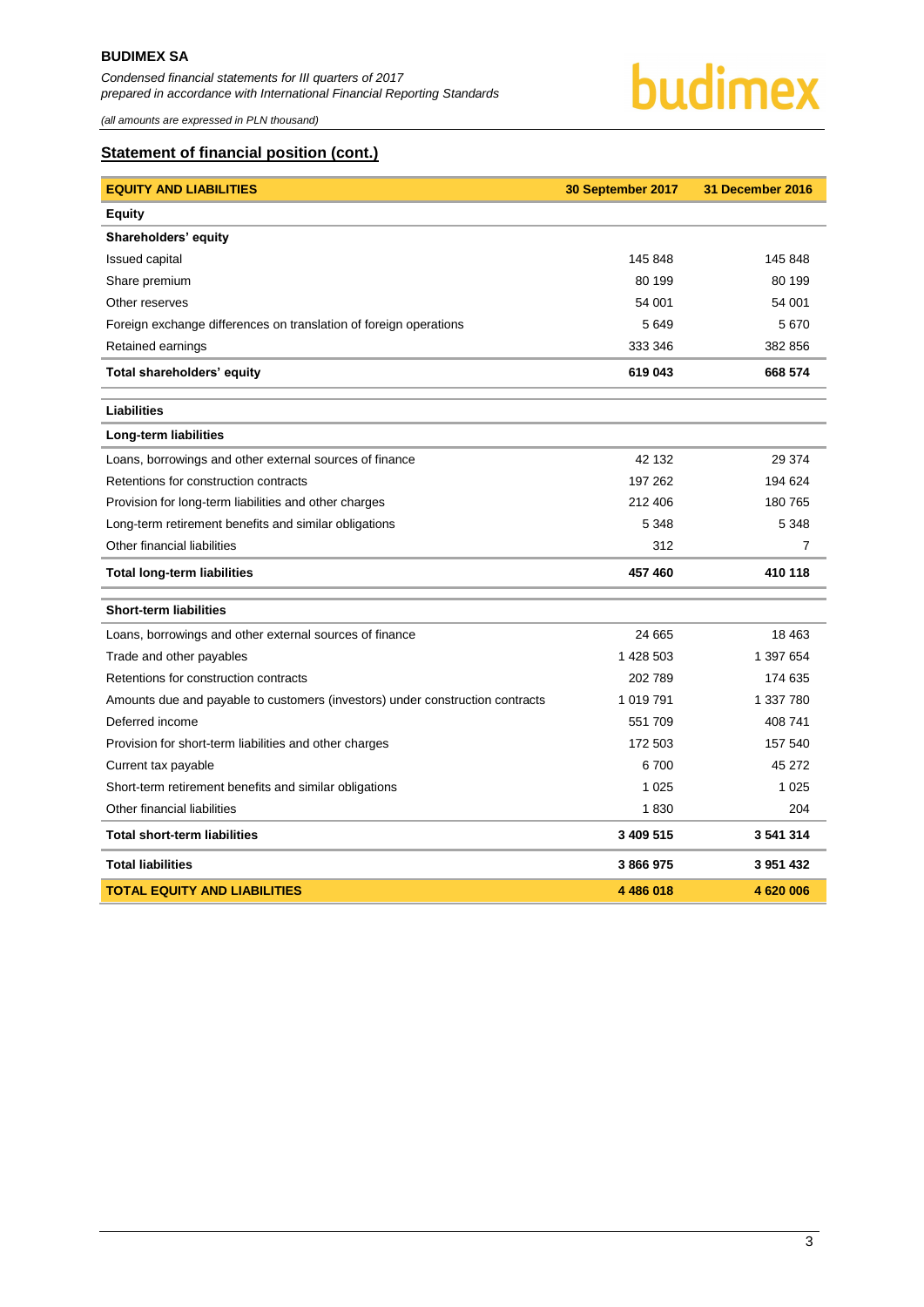*(all amounts are expressed in PLN thousand)*

#### <span id="page-4-0"></span>**Income statement**

|                                                                              | 9-month period ended<br><b>30 September</b> |           | 3-month period ended<br><b>30 September</b> |           |
|------------------------------------------------------------------------------|---------------------------------------------|-----------|---------------------------------------------|-----------|
|                                                                              | 2017                                        | 2016      | 2017                                        | 2016      |
| <b>Continuing operations</b>                                                 |                                             |           |                                             |           |
| Net sales of finished goods, goods for resale, raw<br>materials and services | 4 151 306                                   | 3876916   | 1 657 173                                   | 1 609 627 |
| Cost of finished goods, goods for resale, raw<br>materials and services sold | (3673374)                                   | (3458753) | (1468109)                                   | (1439491) |
| Gross profit on sales                                                        | 477932                                      | 418 163   | 189 064                                     | 170 136   |
| Selling expenses                                                             | (7650)                                      | (8113)    | (2554)                                      | (2791)    |
| Administrative expenses                                                      | (138 132)                                   | (134711)  | (45852)                                     | (44 164)  |
| Other operating income                                                       | 36 860                                      | 31 334    | 16 25 2                                     | 5 5 5 4   |
| Other operating expenses                                                     | (13027)                                     | (47162)   | (9593)                                      | (12952)   |
| <b>Operating profit</b>                                                      | 355 983                                     | 259 511   | 147 317                                     | 115 783   |
| Finance income                                                               | 72 770                                      | 61826     | 6 3 2 9                                     | 5848      |
| Finance costs                                                                | (26740)                                     | (23 894)  | (8998)                                      | (7271)    |
| Profit before tax                                                            | 402 013                                     | 297 443   | 144 648                                     | 114 360   |
| Income tax                                                                   | (68827)                                     | (52 015)  | (28 243)                                    | (22320)   |
| Net profit from continuing operations                                        | 333 186                                     | 245 428   | 116 405                                     | 92 040    |
| Net profit for the period                                                    | 333 186                                     | 245 428   | 116 405                                     | 92 040    |
|                                                                              |                                             |           |                                             |           |

| Basic and diluted earnings per share attributable<br>to the shareholders (in PLN) | 13.05 | 9.61 | 4.56 | 3.61 |
|-----------------------------------------------------------------------------------|-------|------|------|------|
|                                                                                   |       |      |      |      |

### 4

budimex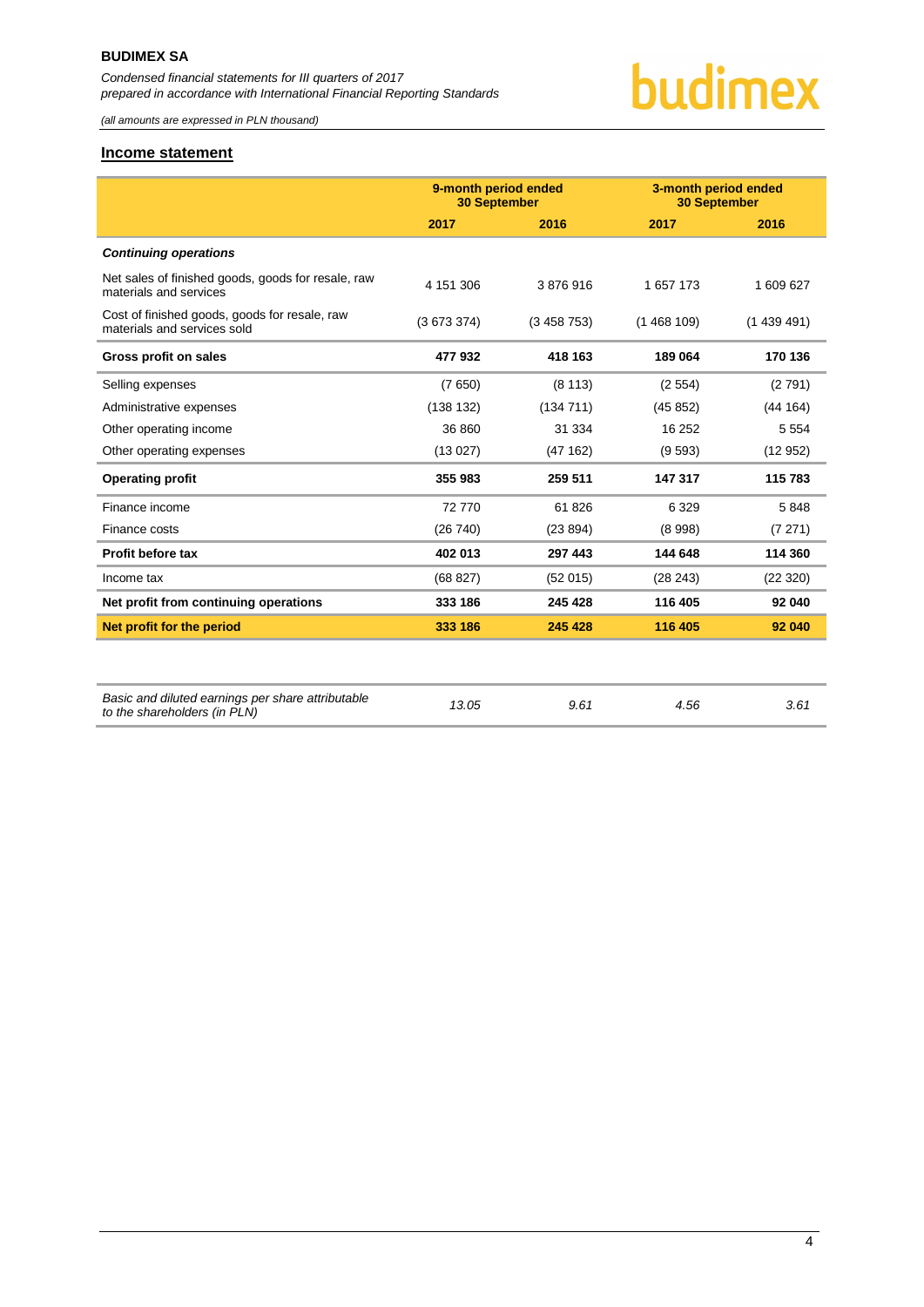#### <span id="page-5-0"></span>**Statement of comprehensive income**

|                                                                     | 9-month period ended<br><b>30 September</b> |         | 3-month period ended<br><b>30 September</b> |        |
|---------------------------------------------------------------------|---------------------------------------------|---------|---------------------------------------------|--------|
|                                                                     | 2017                                        | 2016    | 2017                                        | 2016   |
| Net profit for the period                                           | 333 186                                     | 245 428 | 116 405                                     | 92 040 |
| Other comprehensive income for the period,<br>which:                |                                             |         |                                             |        |
| Will be subsequently reclassified to profit or loss:                |                                             |         |                                             |        |
| Foreign exchange differences on translation of<br>foreign branch    | (21)                                        | (169)   | 142                                         | (161)  |
| Deferred tax related to components of other<br>comprehensive income |                                             |         |                                             |        |
| Will not be subsequently reclassified to profit or<br>loss:         |                                             |         |                                             |        |
| Actuarial gains/(losses)                                            |                                             |         |                                             |        |
| Income tax related to components of other<br>comprehensive income   |                                             |         |                                             |        |
| Other comprehensive income, net of tax                              | (21)                                        | (169)   | 142                                         | (161)  |
| Total comprehensive income for the period                           | 333 165                                     | 245 259 | 116 547                                     | 91 879 |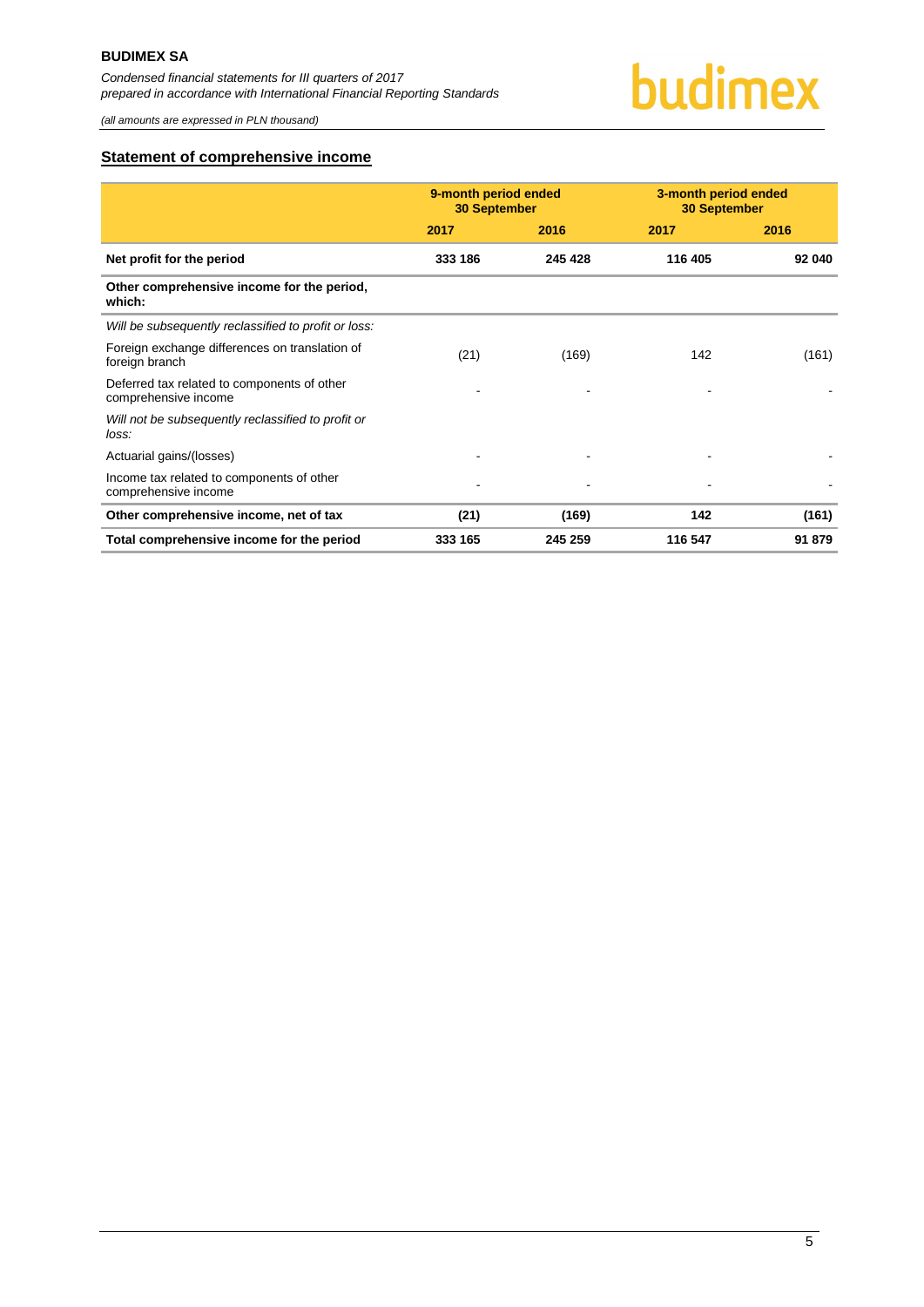#### **BUDIMEX SA**

*Condensed financial statements for III quarters of 2017 prepared in accordance with International Financial Reporting Standards*

*(all amounts are expressed in PLN thousand)*

budimex

#### **Statement of changes in equity**

<span id="page-6-0"></span>

|                                           | <b>Issued</b><br>capital | <b>Share</b><br>premium  | <b>Other</b><br><b>reserves</b> | <b>Foreign exchange</b><br>differences<br>on translation<br>of foreign branch | <b>Retained</b><br>earnings | <b>Total</b><br>equity |
|-------------------------------------------|--------------------------|--------------------------|---------------------------------|-------------------------------------------------------------------------------|-----------------------------|------------------------|
|                                           |                          |                          |                                 |                                                                               |                             |                        |
| Balance as at 1 January 2017              | 145 848                  | 80 199                   | 54 001                          | 5670                                                                          | 382 856                     | 668 574                |
| Profit for the period                     | $\overline{a}$           | $\blacksquare$           | $\sim$                          | $\blacksquare$                                                                | 333 186                     | 333 186                |
| Other comprehensive income                | $\blacksquare$           | $\overline{\phantom{a}}$ | $\sim$                          | (21)                                                                          |                             | (21)                   |
| Total comprehensive income for the period |                          | $\blacksquare$           | $\blacksquare$                  | (21)                                                                          | 333 186                     | 333 165                |
| Dividend paid                             | $\overline{\phantom{a}}$ | $\overline{\phantom{a}}$ | $\sim$                          | $\sim$                                                                        | (382696)                    | (382696)               |
| Balance as at 30 September 2017           | 145 848                  | 80 199                   | 54 001                          | 5 6 4 9                                                                       | 333 346                     | 619 043                |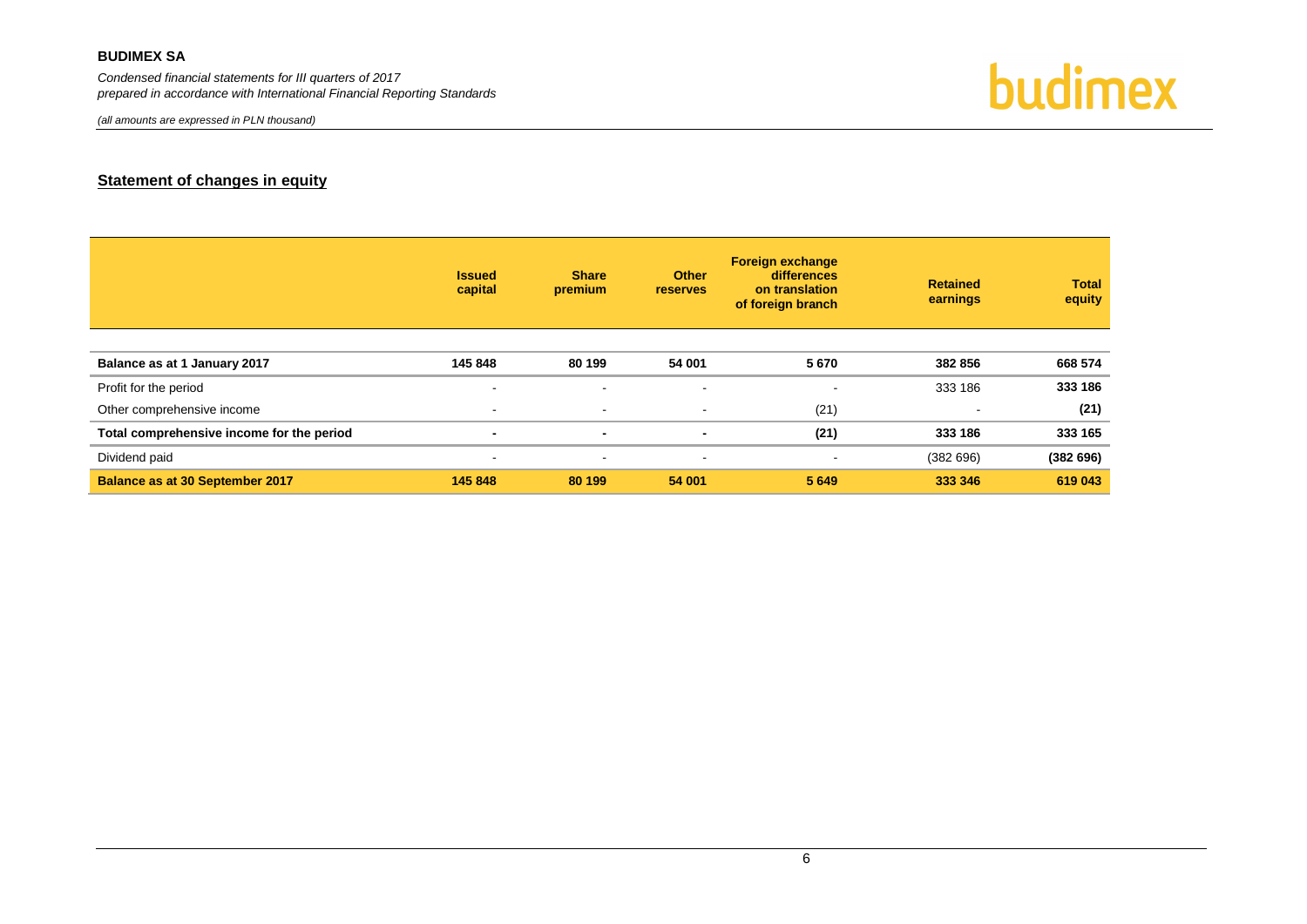#### **BUDIMEX SA**

*Condensed financial statements for III quarters of 2017 prepared in accordance with International Financial Reporting Standards*



#### **Statement of changes in equity (cont.)**

|                                           | <b>Issued</b><br>capital | <b>Share</b><br>premium  | <b>Other</b><br>reserves | <b>Foreign exchange</b><br>differences<br>on translation<br>of foreign branch | <b>Retained</b><br>earnings | <b>Total</b><br>equity |
|-------------------------------------------|--------------------------|--------------------------|--------------------------|-------------------------------------------------------------------------------|-----------------------------|------------------------|
| Balance as at 1 January 2016              | 145 848                  | 80 199                   | 53 909                   | 5630                                                                          | 208 753                     | 494 339                |
| Profit for the period                     |                          |                          | $\blacksquare$           |                                                                               | 245 428                     | 245 428                |
| Other comprehensive income                | $\blacksquare$           | $\overline{\phantom{a}}$ | $\blacksquare$           | (169)                                                                         | ٠                           | (169)                  |
| Total comprehensive income for the period | $\blacksquare$           | $\blacksquare$           | $\blacksquare$           | (169)                                                                         | 245 428                     | 245 259                |
| Dividend paid                             |                          |                          | $\blacksquare$           | ۰                                                                             | (207 815)                   | (207 815)              |
| Share-based payment                       | $\overline{\phantom{a}}$ | $\blacksquare$           | (178)                    | $\blacksquare$                                                                | ٠                           | (178)                  |
| Balance as at 30 September 2016           | 145 848                  | 80 199                   | 53 731                   | 5461                                                                          | 246 366                     | 531 605                |
| Profit for the period                     | $\blacksquare$           | $\overline{\phantom{a}}$ | $\blacksquare$           | $\blacksquare$                                                                | 136 488                     | 136 488                |
| Other comprehensive income                | $\overline{\phantom{a}}$ | $\blacksquare$           | 272                      | 209                                                                           | $\overline{\phantom{a}}$    | 481                    |
| Total comprehensive income for the period | $\blacksquare$           | ٠                        | 272                      | 209                                                                           | 136 488                     | 136 969                |
| Other corrections-rounding                | $\overline{\phantom{a}}$ |                          | (2)                      | $\overline{\phantom{a}}$                                                      | $\overline{2}$              | 0                      |
| <b>Balance as at 31 December 2016</b>     | 145 848                  | 80 199                   | 54 001                   | 5670                                                                          | 382 856                     | 668 574                |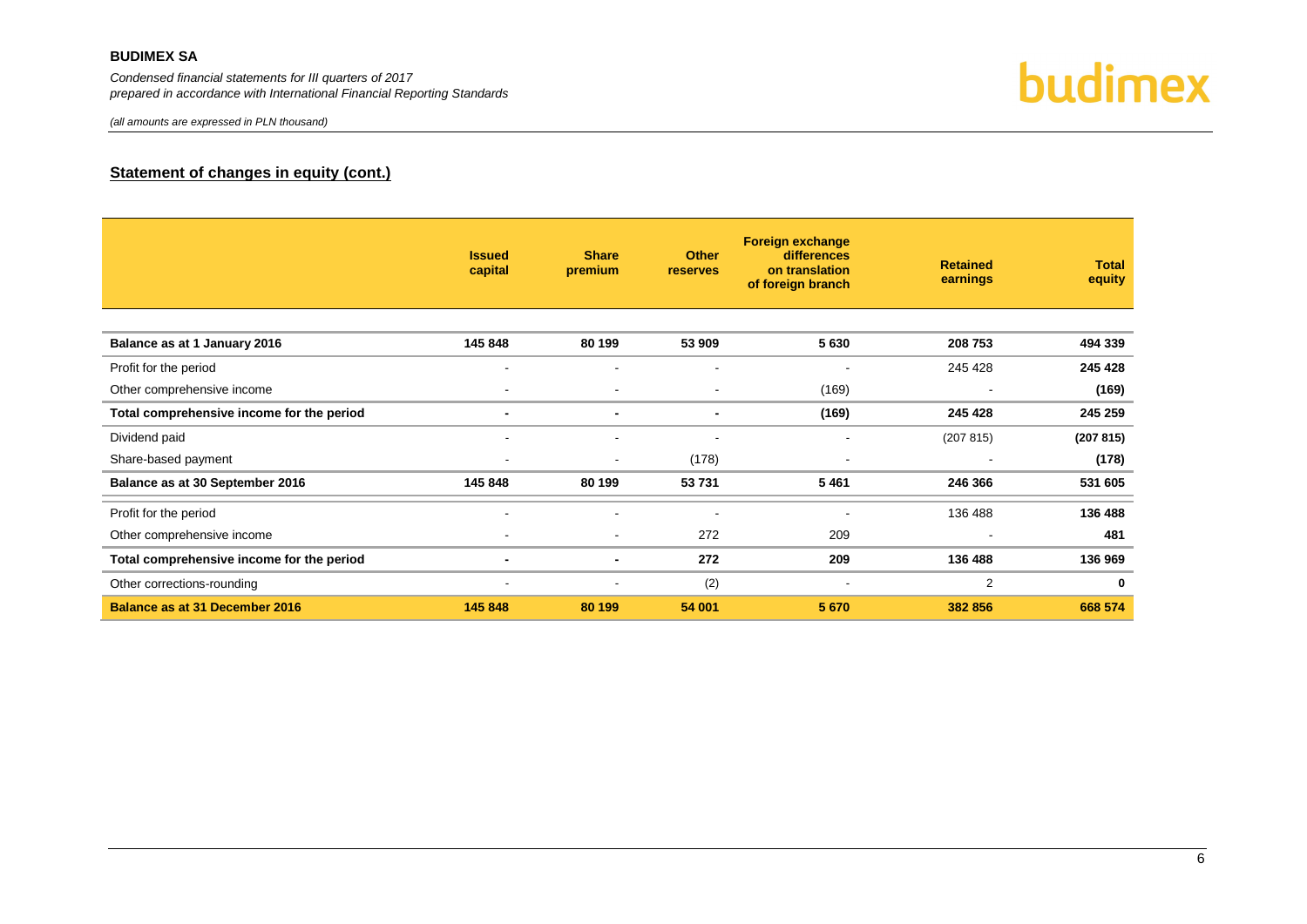### budimex

*(all amounts are expressed in PLN thousand, unless stated otherwise)*

#### <span id="page-8-0"></span>**Cash flow statement**

|                                                                                                        | 9-month period ended 30 September |           |  |
|--------------------------------------------------------------------------------------------------------|-----------------------------------|-----------|--|
|                                                                                                        | 2017                              | 2016      |  |
| <b>CASH FLOW FROM OPRATING ACTIVITIES</b>                                                              |                                   |           |  |
| Net profit before tax                                                                                  | 402 013                           | 297 443   |  |
| <b>Adjustments:</b>                                                                                    |                                   |           |  |
| Depreciation/ amortization                                                                             | 24 589                            | 16 901    |  |
| Foreign exchange (gains)/ losses                                                                       | (457)                             | (147)     |  |
| Interest and shares in profits (dividends)                                                             | (54 423)                          | (36 429)  |  |
| (Profit)/ loss on disposal of investments                                                              | (5968)                            | 1 3 1 0   |  |
| Change in valuation of derivative financial instruments                                                | (2742)                            | 366       |  |
| Change in provisions and liabilities arising from retirement benefits and similar<br>obligations       | 46 604                            | 65 377    |  |
| Other adjustments                                                                                      | 738                               | (77)      |  |
| Operating profit before changes in working capital                                                     | 410 354                           | 344 744   |  |
| Change in receivables and retentions for construction contracts                                        | (272921)                          | (237 565) |  |
| Change in inventories                                                                                  | (66998)                           | (56012)   |  |
| Change in retentions for construction contracts and in liabilities, except for loans<br>and borrowings | 60729                             | 359 617   |  |
| Change in amounts due and receivable under construction contracts                                      | (816 134)                         | (242 235) |  |
| Change in deferred income                                                                              | 142 968                           | (78, 475) |  |
| Change in cash and cash equivalents of restricted use                                                  | (5960)                            | (4780)    |  |
| Cash used /from operations                                                                             | (547962)                          | 85 294    |  |
| Income tax paid                                                                                        | (91163)                           | (80522)   |  |
| NET CASH USED IN / FROM OPERATING ACTIVITIES                                                           | (639 125)                         | 4772      |  |
| <b>CASH FLOW FROM INVESTING ACTIVITIES</b>                                                             |                                   |           |  |
| Sale of intangible assets and tangible fixed assets                                                    | 933                               | 417       |  |
| Purchase of intangible assets and tangible fixed assets                                                | (13951)                           | (23 809)  |  |
| Sale of investment properties                                                                          | 5 3 6 7                           |           |  |
| Purchase of shares in related entities                                                                 | (3 249)                           | (150)     |  |
| Purchase of held-to-maturity financial assets                                                          | (437 160)                         |           |  |
| Proceeds from held-to-maturity financial assets                                                        | 208 632                           |           |  |
| Dividend received                                                                                      | 40 000                            | 31 007    |  |
| Loans granted                                                                                          | (63 853)                          | (6 860)   |  |
| Repayment of loans granted                                                                             | 3 1 3 6                           |           |  |
| Interest received                                                                                      | 1913                              | 1802      |  |
| NET CASH USED IN / FROM INVESTING ACTIVITIES                                                           | (258 232)                         | 2 407     |  |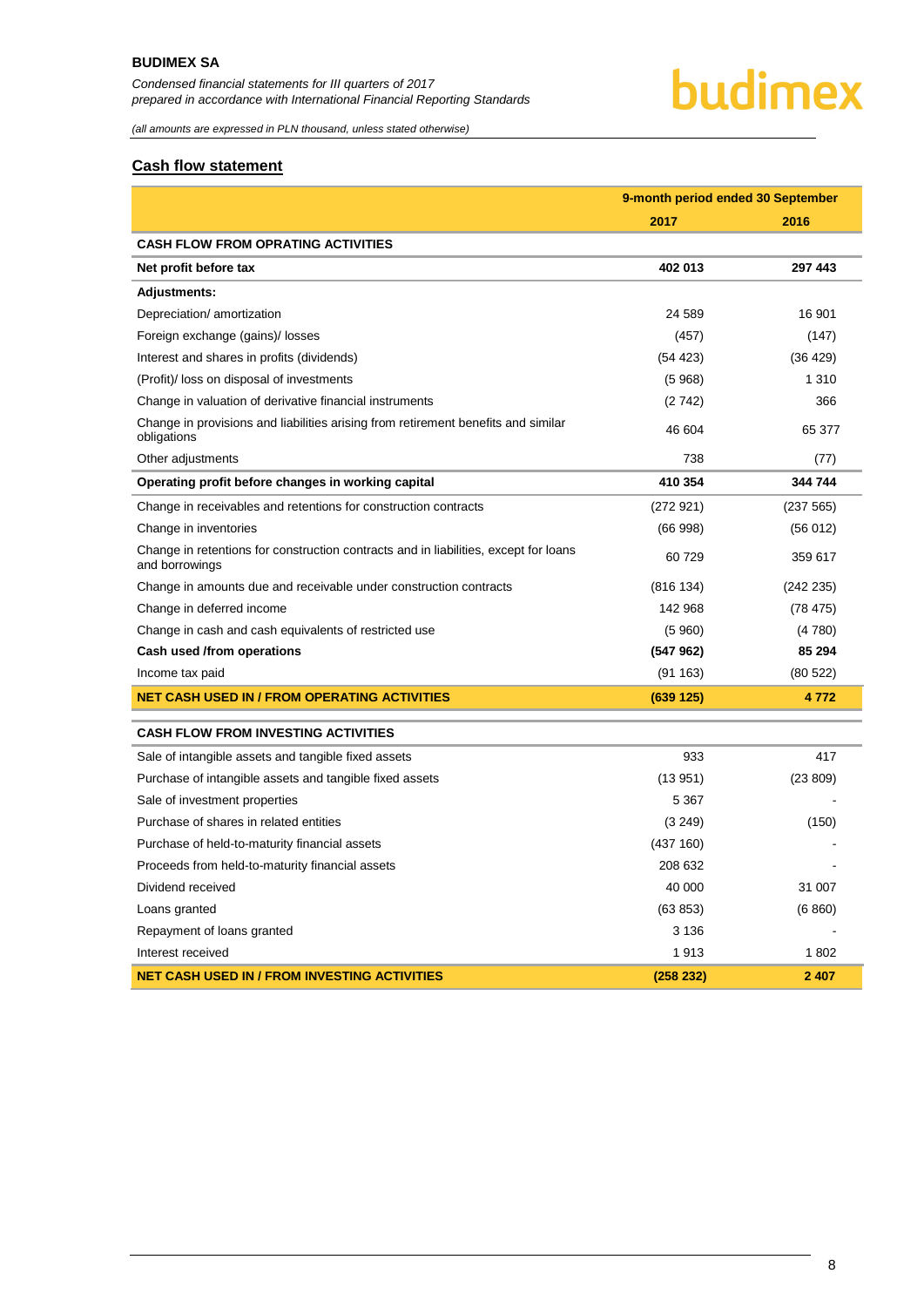

#### <span id="page-9-0"></span>**Cash flow statement (cont.)**

| <b>CASH FLOW FROM FINANCING ACTIVITIES</b>                                 |             |           |
|----------------------------------------------------------------------------|-------------|-----------|
| Dividend paid                                                              | (382696)    | (207 815) |
| Payment of finance lease liabilities                                       | (8233)      | (8527)    |
| Interest paid                                                              | (1078)      | (564)     |
| <b>NET CASH USED IN FINANCING ACTIVITIES</b>                               | (392007)    | (216906)  |
| <b>NET CHANGE IN CASH AND CASH EQUIVALENTS</b>                             | (1289364)   | (209 727) |
|                                                                            |             |           |
| Foreign exchange differences, net                                          | 220         | 250       |
| <b>CASH AND CASH EQUIVALENTS AT THE BEGINNING OF THE PERIOD (note 2.3)</b> | 2 2 3 5 4 6 | 1935366   |
| <b>CASH AND CASH EQUIVALENTS AT THE END OF THE PERIOD (note 2.3)</b>       | 950 402     | 1 725 889 |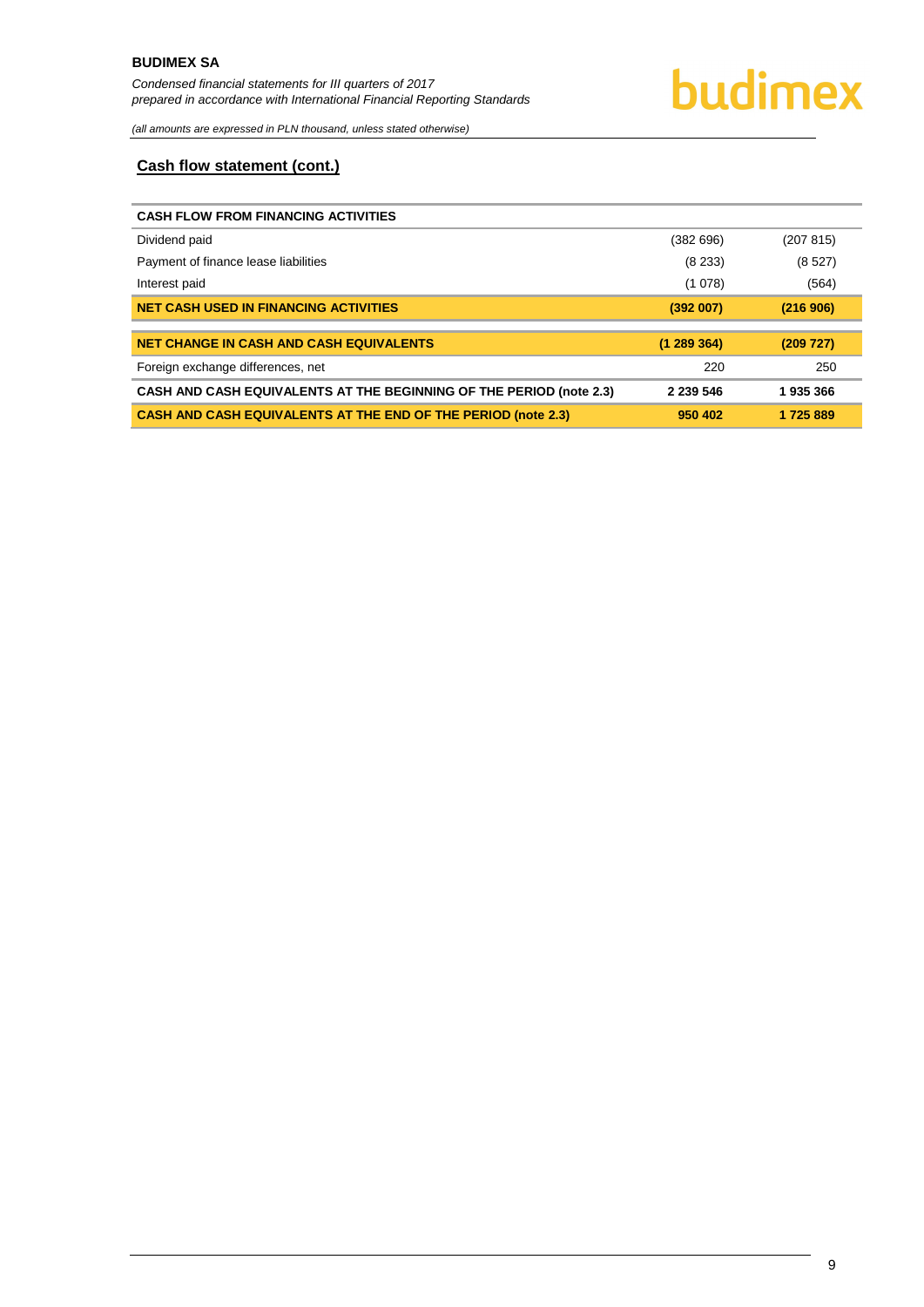#### <span id="page-10-0"></span>**1. General information**

Budimex SA (the "Company", the "Issuer") with its registered office in Warsaw, ul. Stawki 40, is a joint-stock company entered in the Commercial Register kept by the District Court for the capital city of Warsaw, Commercial Division XII of the National Court Register under No. KRS 0000001764.

Budimex SA is the parent company of the Budimex Group and serves as an advisory, management and financial centre.

The main areas of the Company's business activities are widely understood construction and assembly services realised in the system of general contracting at home and abroad and a limited scope of developer activities, property management, trading and production.

The Company is part of the Ferrovial Group with Ferrovial SA with its registered office in Madrid, Spain, as its parent company.

#### <span id="page-10-2"></span><span id="page-10-1"></span>**2. Principles applied for the purpose of preparation of this report**

#### **2.1. Accounting policies and basis of preparing the financial statements of the Company**

These condensed financial statements were prepared in accordance with IAS 34 "Interim Financial Reporting" and appropriate accounting standards applicable for preparation of the interim financial statements adopted by the European Union, issued and effective when preparing the interim financial statements applying the same principles for the current and comparable period. Details of accounting policies adopted by the Company were described in the financial statements of the Company for the year ended 31 December 2016, published on 21 March 2017.

The financial statements and the comparative data contain aggregate data of the Company's German branch translated into Polish zloty and attributable to Budimex SA share in jointly controlled entities that constitute joint operations as per IFRS 11: Budimex SA Sygnity SA Sp. j., Budimex SA Ferrovial Agroman SA Sp. j., Budimex SA Ferrovial Agroman SA S.C., Budimex SA Budimex Budownictwo Sp. z o.o. S.C., Budimex SA Cadagua SA S.C. (dissolved in 2016), Budimex SA Cadagua SA II S.C., Budimex SA Tecnicas Reunidas SA-Turów S.C., Budimex SA Ferrovial Agroman (UK) Limited - Metro II Sp.j (dissolved in 2016), Budimex SA Energetyka 1 Sp. j., Budimex SA Energetyka 2 Sp. j., Budimex SA Energetyka 3 Sp. j., Budimex SA Ferrovial Agroman SA 2 S.C., Budimex SA Cadagua SA III S.C., Budimex SA Cadagua SA IV S.C., Budimex SA Cadagua SA V S.C.

#### *Standards first-time adopted in 2017*

The Company has elected to use the opportunity of early adoption of IFRS 15 "Revenue from Contracts with Customers" and Amendments to IFRS 15 – "Effective date of IFRS 15" starting from 1 January 2017 and adequate changes in accounting principles and the method of preparation of financial statements were presented in paragraph 2.2 of the condensed financial statements for I half of 2017.

#### *Standards already published, but not yet effective*

At the date of the authorization of the attached condensed financial statements, the Company did not apply the following Standard, which had been issued and authorized for use in the EU, but were not yet effective:

 IFRS 9 "Financial Instruments", endorsed in the EU on 22 November 2016 (effective for annual periods beginning on or after 1 January 2018)

The Company has elected not to use the opportunity of early adoption of IFRS 9. The Company estimates that IFRS 9 would not have any material impact on the financial statements, had it been applied at the reporting date.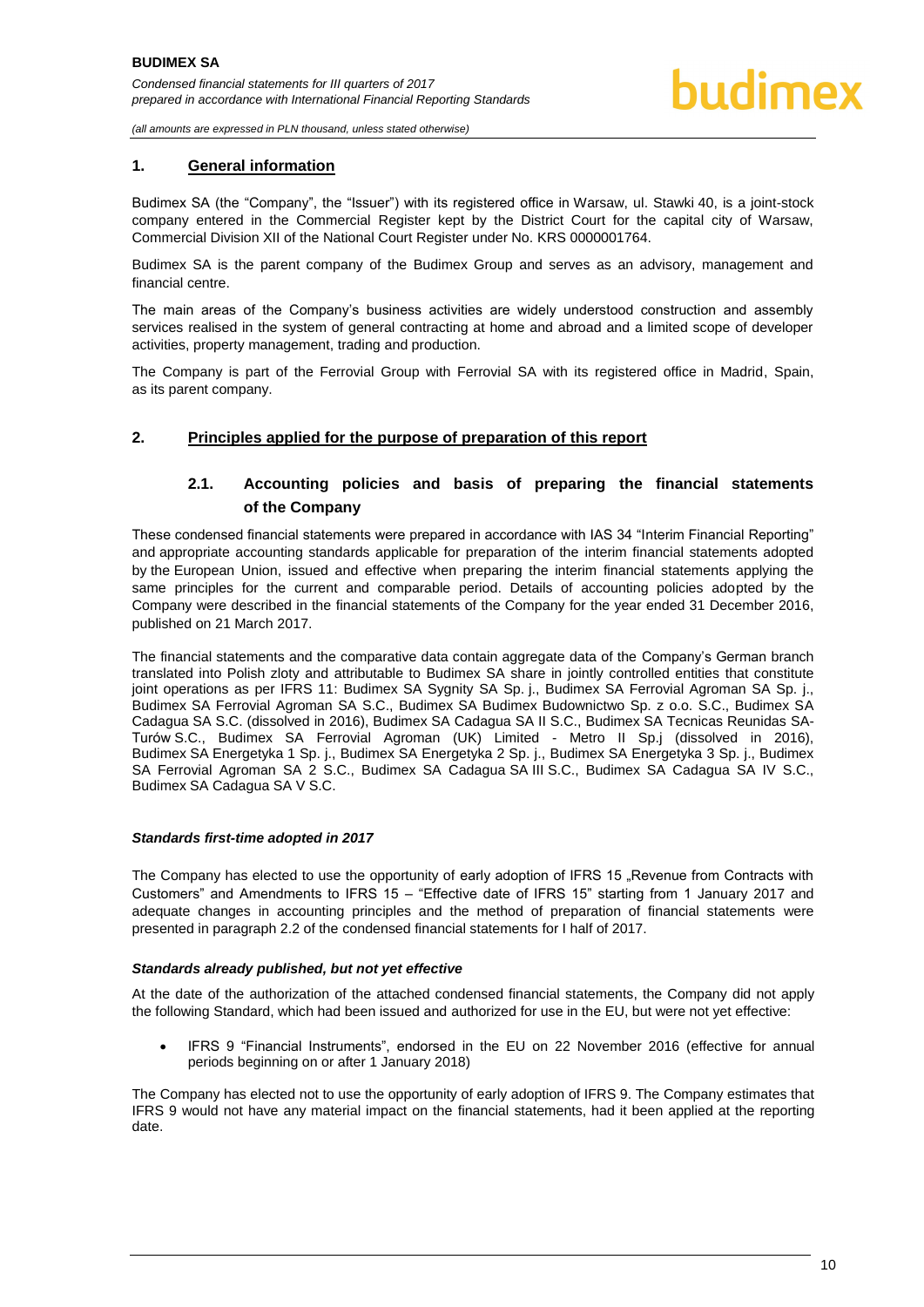#### *Standards, amendments to standards and interpretations issued by IASB but not yet adopted by the EU*

The IFRSs endorsed by the EU do not differ materially from regulations adopted by the International Accounting Standards Board (IASB), except for the below standards, amendments to Standards and IFRIC Interpretations, which as at the date of the preparation of these financial statements were not yet adopted for use:

- IFRS 16 "Leases" (effective for annual periods beginning on or after 1 January 2019),
- IFRS 17 "Insurance Contracts" (effective for annual periods beginning on or after 1 January 2021),
- Amendments to IFRS 2 "Share-based Payment" *Classification and Measurement of Share-based Payment Transactions* (effective for annual periods beginning on or after 1 January 2018),
- Amendments to IFRS 4 "Insurance Contracts" *Applying IFRS 9 Financial Instruments with IFRS 4 Insurance Contracts* (effective for annual periods beginning on or after 1 January 2018 or upon first-time application of IFRS 9 "Financial Instruments"),
- Amendments to IFRS 9 . Financial instruments" *Prepayment features with negative compensation* (effective for annual periods beginning on or after 1 January 2019),
- Amendments to IAS 7 "Statement of Cash Flows" *Disclosure Initiative* (effective for annual periods beginning on or after 1 January 2017),
- Amendments to IAS 12 "Income Taxes" *Recognition of Deferred Tax Assets for Unrealised Losses* (effective for annual periods beginning on or after 1 January 2017),
- Amendments to IAS 28 "Investments in associates and joint ventures" *Long-term interests in associates and joint ventures* (effective for annual periods beginning on or after 1 January 2019),
- Amendments to IAS 40 "Investment Property" *Transfers of Investment Property* (effective for annual periods beginning on or after 1 January 2018),
- Explanations to IFRS 15 "Revenue from Contracts with Customers" (effective for annual periods beginning on or after 1 January 2018),
- Annual Improvements to IFRSs (Cycle 2014-2016) improvements to IFRS 1, IFRS 12 and IAS 28, mainly with a view to removing inconsistencies and ensuring wording clarification (amendments to IFRS 12 are effective for annual periods beginning on or after 1 January 2017, while the amendments to IFRS 1 and IAS 28 are effective for annual periods beginning on or after 1 January 2018),
- IFRIC 22 "Foreign Currency Transactions and Advance Consideration" (effective for annual periods beginning on or after 1 January 2018),
- IFRIC 23 "Uncertainty over Income Tax Treatments" (effective for annual periods beginning on or after 1 January 2019).

The Company estimates that the application of IFRS 16 "Leases" may, to some extent, increase both its noncurrent assets and its financial liabilities that may influence some financial ratios. At the same time, positive impact on operating result and negative impact on the result from financing activities are expected.

The remaining standards, standards amendments or improvements and the IFRIC Interpretation would not have any material impact on the financial statements, had these been applied by the Company at the reporting date.

#### **2.2. Changes in accounting principles and the method of preparation of financial statements**

<span id="page-11-0"></span>In the period covered by the report the Company applied IFRS 15 "Revenue from Contracts with Customers" and Amendments to IFRS 15 – "Effective date of IFRS 15". The Company decided to apply the standard retrospectively with a total impact of the first application reported as at that day. According to the best estimations of the Company early application of IFRS 15 did not have any material impact on the previous years' financial statements. That is why as at 1 January 2017 no adjustment was made which would be presented in the retained earnings.

Main assumptions of the accounting principles applied by the Company as at the date of the first application of IFRS 15 were included in the half-year condensed financial statements published on 31 August 2017.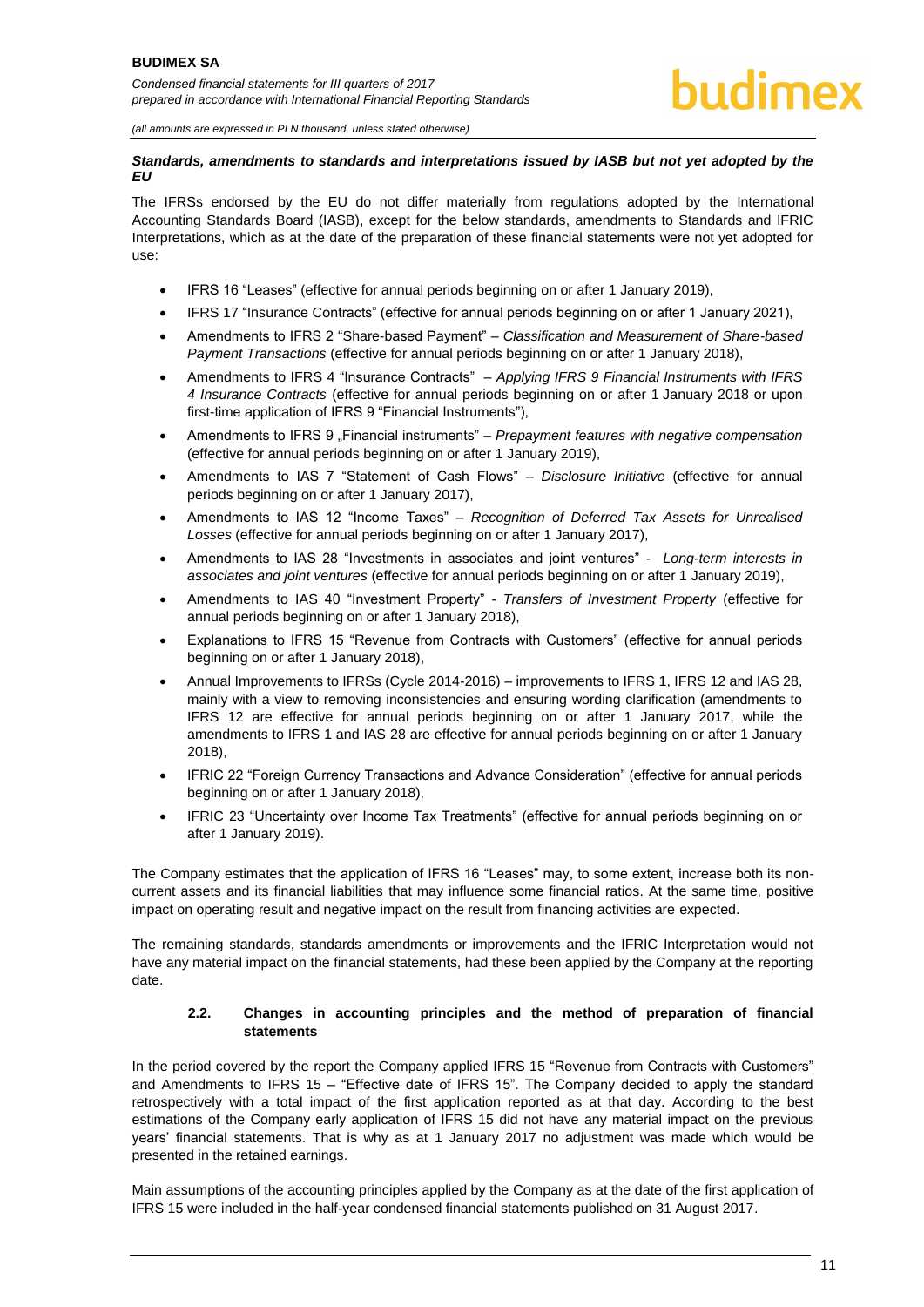<span id="page-12-0"></span>*(all amounts are expressed in PLN thousand, unless stated otherwise)*

#### **2.3. Cash recognized in the cash flow statement**

The Company recognizes cash of restricted use, including cash of the consortia in the portion attributable to other consortium members, in the statement of financial position under cash and cash equivalents. For the purpose of the statement of cash flow – the balance of cash at the beginning and at the end of the reporting period is reduced by cash of restricted use, and its change in the statement of financial position is recognized under cash flow from operating activities.

|                                                        | <b>30 September</b><br>2017 | 31 December<br>2016 | <b>30 September</b><br>2016 |
|--------------------------------------------------------|-----------------------------|---------------------|-----------------------------|
| Cash recognised in the statement of financial position | 988 926                     | 2 272 110           | 1 778 439                   |
| Cash and cash equivalents of restricted use            | (38 524)                    | (32 564)            | (52 550)                    |
| Cash recognised in the statement of cash flow          | 950 402                     | 2 2 3 5 4 6         | 1725889                     |

#### **2.4. Going concern**

<span id="page-12-1"></span>The financial statements of the Company were prepared on the assumption that the Company will be going concern in the foreseeable future without a significant limitation in its activities. As at the date of signing the financial statements, the Management Board of the Company is not aware of any facts or circumstances that would indicate a threat to the Company's continued activities after the reporting date, due to an intended or compulsory withdrawal from or a significant limitation in its activities.

As at 30 September 2017 the excess of the current liabilities over the current assets amounted to PLN 379 650 thousand. Taking into consideration very good financial position of Budimex Group related to liquidity, of which the excess of current assets over current liabilities as at 30 September 2017 amounted to PLN 375 464 thousand, the Company's Management Board does not state as at the date of signing the financial statements any threat to Company's ability to continue as a going concern.

#### <span id="page-12-2"></span>**3. Shareholders of the Parent Company**

According to the information held by Budimex SA, the shareholding structure of Budimex SA as at the report date was as follows:

| <b>Shareholder</b>                                                                            | Type of<br>shares | <b>Number of</b><br>shares | % of the<br>issued<br>capital | <b>Number of</b><br>votes | % of voting<br>rights at the<br><b>AGM</b> |
|-----------------------------------------------------------------------------------------------|-------------------|----------------------------|-------------------------------|---------------------------|--------------------------------------------|
| Valivala Holdings B.V. Amsterdam (the<br>Netherlands) - Ferrovial SA Group<br>company (Spain) | ordinary          | 14 078 159                 | 55.14%                        | 14 078 159                | 55.14%                                     |
| Aviva OFF Aviva BZ WBK                                                                        | ordinary          | 2 344 000                  | 9.18%                         | 2 344 000                 | 9.18%                                      |
| Nationale - Nederlanden OFE                                                                   | ordinary          | 1 376 939                  | 5.39%                         | 1 376 939                 | 5.39%                                      |
| Other shareholders                                                                            | ordinary          | 7 731 000                  | 30.29%                        | 7 731 000                 | 30.29%                                     |
| Total                                                                                         |                   | 25 530 098                 | 100.00%                       | 25 530 098                | 100.00%                                    |

The shareholders' structure did not change compared to the data presented in the half-year condensed financial statements published on 31 August 2017.

#### <span id="page-12-3"></span>**4. Descriptions of factors and events which had a material effect on the financial result of the Company for three quarters of 2017**

#### **4.1. Business operation of the Company for three quarters of 2017**

<span id="page-12-4"></span>Sale of construction-assembly services in Poland is characterized by seasonality mainly connected with atmosphere conditions and the highest revenues are usually achieved in the second and third quarter, while the lowest – in the first quarter.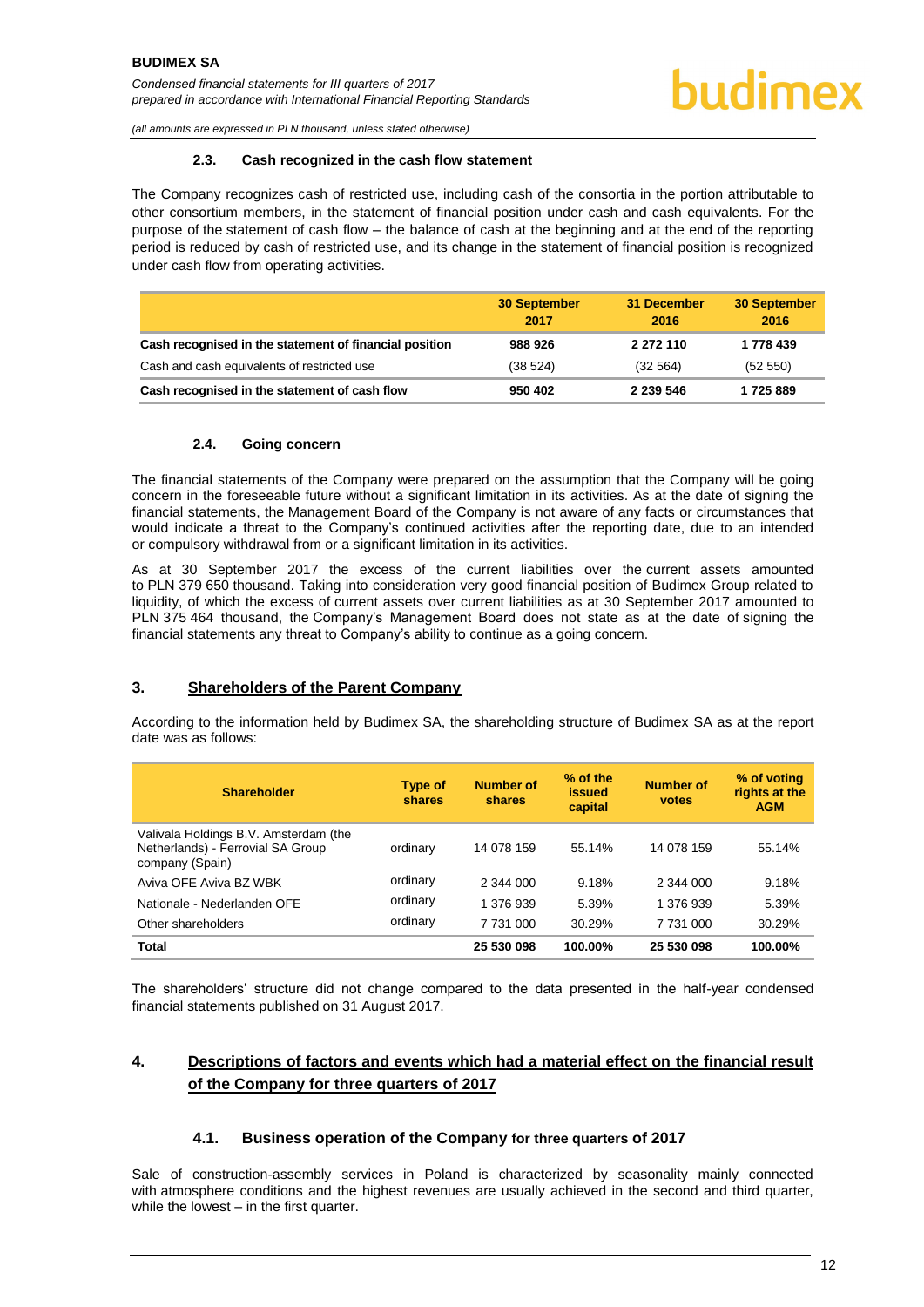In the period of nine months of 2017 Budimex SA earned sales revenue in the amount of PLN 4 151 306 thousand (in the third quarter PLN 1 657 173 thousand), and in the comparative period of the year 2016 sales revenue amounted to PLN 3 876 916 thousand (in the third quarter PLN 1 609 627 thousand) giving the increase of 7.08% (2,95% in the third quarter).

Gross profit on sales for three quarters of 2017 amounted to PLN 477 932 thousand and was by PLN 59 769 thousand (i.e. by 14.29%) higher than in the comparative period of the previous year.

Total amount of administrative and selling expenses in three quarters of 2017 was PLN 145 782 thousand, while in three quarters of 2016 amounted to PLN 142 824 thousand. The share of selling and administrative expenses in total sales equaled 3.51% (in the corresponding period of 2016 equaled 3.68%).

In the period of three quarters of 2017, the result from other operating activity, including financial result from derivative instruments, was positive and amounted to PLN 23 833 thousand. Other operating income comprised mainly: revenue from received penalties and compensations in the amount of PLN 18 071 thousand, profit from sale of investment properties and fixed assets in the amount of PLN 5 968 thousand, released provisions for penalties and legal proceedings in the amount of PLN 4160 thousand and PLN 1 760 thousand accordingly, reversal of receivable and retention write-downs in the amount of PLN 3 583 thousand, overdue liabilities write-off in the amount of PLN 1 217 thousand and profit on valuation and realization of derivative instrument contracts of PLN 1 515 thousand. Other operating expenses comprised mainly: penalties and compensation paid in the amount of PLN 5 374 thousand, provisions for compensation payments and legal proceedings of PLN 1 502 thousand and PLN 3 122 thousand accordingly, costs of receivable and retention write-downs in the amount of PLN 1 770 thousand, donations made in the amount of PLN 635 thousand and court fees of PLN 521 thousand.

In comparison, in three quarters of 2016, the result from the other operating activity including financial result from derivative instruments was negative and amounted to PLN 15 828 thousand. Other operating income comprised mainly: revenue from received penalties and fines in the amount PLN 16 657 thousand, released provision for penalties in the amount of PLN 6 189 thousand, reversal of impairment write-downs against doubtful debts in the amount of PLN 3 238 thousand and released provision for legal proceedings amounting to PLN 2 766 thousand. Other operating expenses comprised mainly: provisions for compensation payments and contractual penalties of PLN 17 656 thousand, penalties and fines paid in the amount of PLN 10 578 thousand, impairment write-downs against doubtful debts in the amount of PLN 11 672 thousand, loss on valuation and realization of derivative instrument contracts of PLN 2 553 thousand and impairment of fixed asset in the amount of PLN 1 677 thousand.

All valued derivative instrument contracts were classified as level 2 in the fair value hierarchy. During the 9 months period ended 30 September 2017, there was no transfer between Level 1 and Level 2 of fair value measurements, and no transfer into and out of Level 3 of fair value measurement.

In the period of three quarters of 2017 the operating profit amounted to PLN 355 983 thousand and was higher by PLN 96 472 thousand (37.17%) compared to the comparative period of the year 2016. For three quarters of 2017, the operating margin equaled 8.58%, while in the comparative period of 2016 was equal to 6.69%.

In the period of three quarters of 2017, the result from financial activity was positive and amounted to PLN 46 030 thousand and in the comparative period of 2016 the result was lower by PLN 8 098 thousand. In three-quarter period of 2017 financial income, besides dividend income from related entities in the amount of PLN 51 686 thousand, comprised also interest of PLN 21 084 thousand. Interest income covered, among others, amount of PLN 2 148 thousand of interest from purchased in the first three quarters of 2017, not listed, corporate bonds, issued by real estate banks and interest from loan granted mainly to related entities in the amount of PLN 1 710 thousand (additional information regarding loans granted to related parties are presented in paragraph 6. of condensed financial statements). Above mentioned bonds are presented in "other short-term financial assets" line in the statement of financial position in the amount of PLN 229 308 thousand and are classified as assets held- to -maturity. The fair value of the bonds is close to their carrying amount. Financial expenses in three-quarter period of 2017 comprised mainly costs of bank guarantees and commissions in the amount of PLN 17 378 thousand, costs of long-term retention receivables and liabilities discounting of PLN 6 400 thousand, interest costs in the amount of PLN 2 359 thousand and exchange differences in the amount of PLN 586 thousand.

In the three-quarter period of 2016 main items of financial income constituted dividends received from related entities in the amount of PLN 36 571 thousand and interest of PLN 24 914 thousand. Financial expenses comprised mainly costs of bank guarantees and commissions in the amount of PLN 17 543 thousand, costs of long-term retention receivables and liabilities discounting of PLN 5 178 thousand and interest costs in the amount of PLN 1 148 thousand.

Profit before tax in the 9-month period of 2017 amounted to PLN 402 013 thousand and was by PLN 104 570 thousand higher (i.e. by 35.16%) than in the 9-month period of 2016.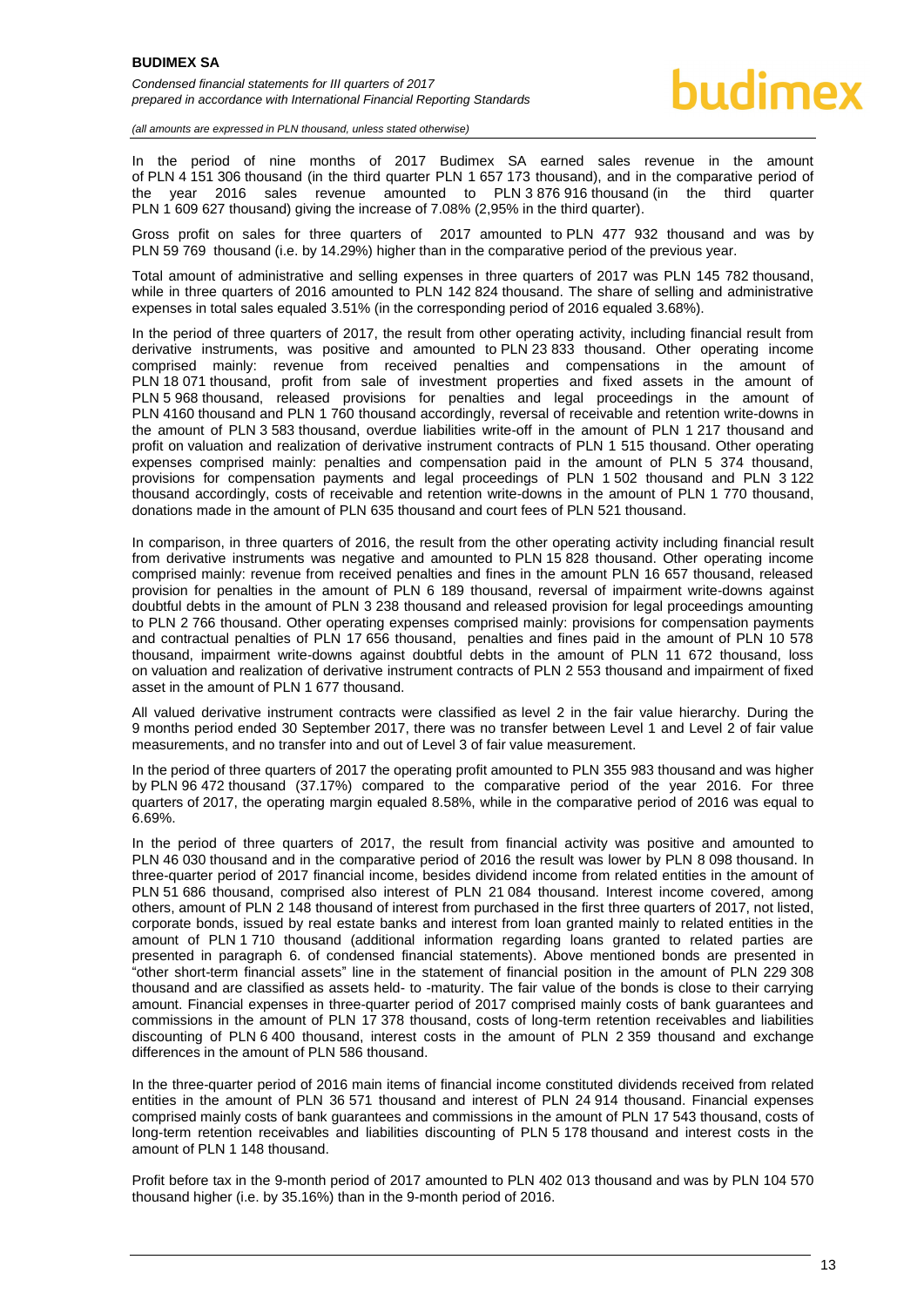In the period of nine months of 2017 the Company reported a net profit of PLN 333 186 thousand gaining a net profit margin of 8.03% while in the same period of 2016 net profit margin was equal to 6.33%.

In the 9-month period of 2017, the Company purchased or started to lease property, plant and equipment, intangible assets with a total value of PLN 42 301 thousand, of which machinery and equipment accounted for PLN 33 432 thousand.

In comparison, in the 9-month period of 2016, the Company purchased or started to lease property, plant and equipment, intangible assets and investment property with a total value of PLN 42 452 thousand, of which machinery and equipment accounted for PLN 23 083 thousand.

Liabilities arising from investment agreements in relation to fixed assets as of 30 September 2017 equaled PLN 61 833 thousand.

#### **4.2. Revenue from sale of finished goods, services, goods for resale and raw materials by categories**

<span id="page-14-0"></span>In the 9-month period of 2017 and 2016 the revenue from sale of finished goods, services, goods for resale and raw materials by type of product or service was as follows:

| <b>Product/service type</b>                                                | Sales of finished goods and services in the 9-month period<br>ended: |                   |  |
|----------------------------------------------------------------------------|----------------------------------------------------------------------|-------------------|--|
|                                                                            | 30 September 2017                                                    | 30 September 2016 |  |
| Revenue from sale of construction and assembly services                    | 4 128 446                                                            | 3852219           |  |
| Revenue from sale of other services                                        | 19 480                                                               | 21 571            |  |
| Revenue from sale of goods and materials                                   | 3 3 8 0                                                              | 3 1 2 6           |  |
| Total sales of finished goods, services goods for<br>resale, raw materials | 4 151 306                                                            | 3876916           |  |

In the 9-month period of 2017 and 2016 the revenue from sale of finished goods, services, goods for resale and raw materials from contracts with customers by geographic area was as follows:

| <b>Region</b>                                                               | Sales of finished goods and services in the 9-month period<br>ended: |                   |  |
|-----------------------------------------------------------------------------|----------------------------------------------------------------------|-------------------|--|
|                                                                             | 30 September 2017                                                    | 30 September 2016 |  |
| Poland                                                                      | 4 0 11 5 44                                                          | 3753623           |  |
| Germany                                                                     | 134 623                                                              | 123 293           |  |
| Other EU countries                                                          | 5 1 3 9                                                              |                   |  |
| Total sales of finished goods, services, goods for<br>resale, raw materials | 4 151 306                                                            | 3876916           |  |

In the 9-month period of 2017 and 2016 the revenue from sale of finished goods, services, goods for resale and raw materials by type of construction was as follows:

| <b>Type of construction</b>                                                 | Sales of finished goods and services in the 9-month period<br>ended: |                   |  |
|-----------------------------------------------------------------------------|----------------------------------------------------------------------|-------------------|--|
|                                                                             | 30 September 2017                                                    | 30 September 2016 |  |
| Civil engineering (infrastructure)                                          | 2 323 955                                                            | 2 386 004         |  |
| General construction, of which:                                             | 1 804 490                                                            | 1466215           |  |
| - non-residential                                                           | 1212212                                                              | 966 018           |  |
| - residential                                                               | 592 278                                                              | 500 197           |  |
| Other                                                                       | 22 861                                                               | 24 697            |  |
| Total sales of finished goods, services, goods for<br>resale, raw materials | 4 151 306                                                            | 3876916           |  |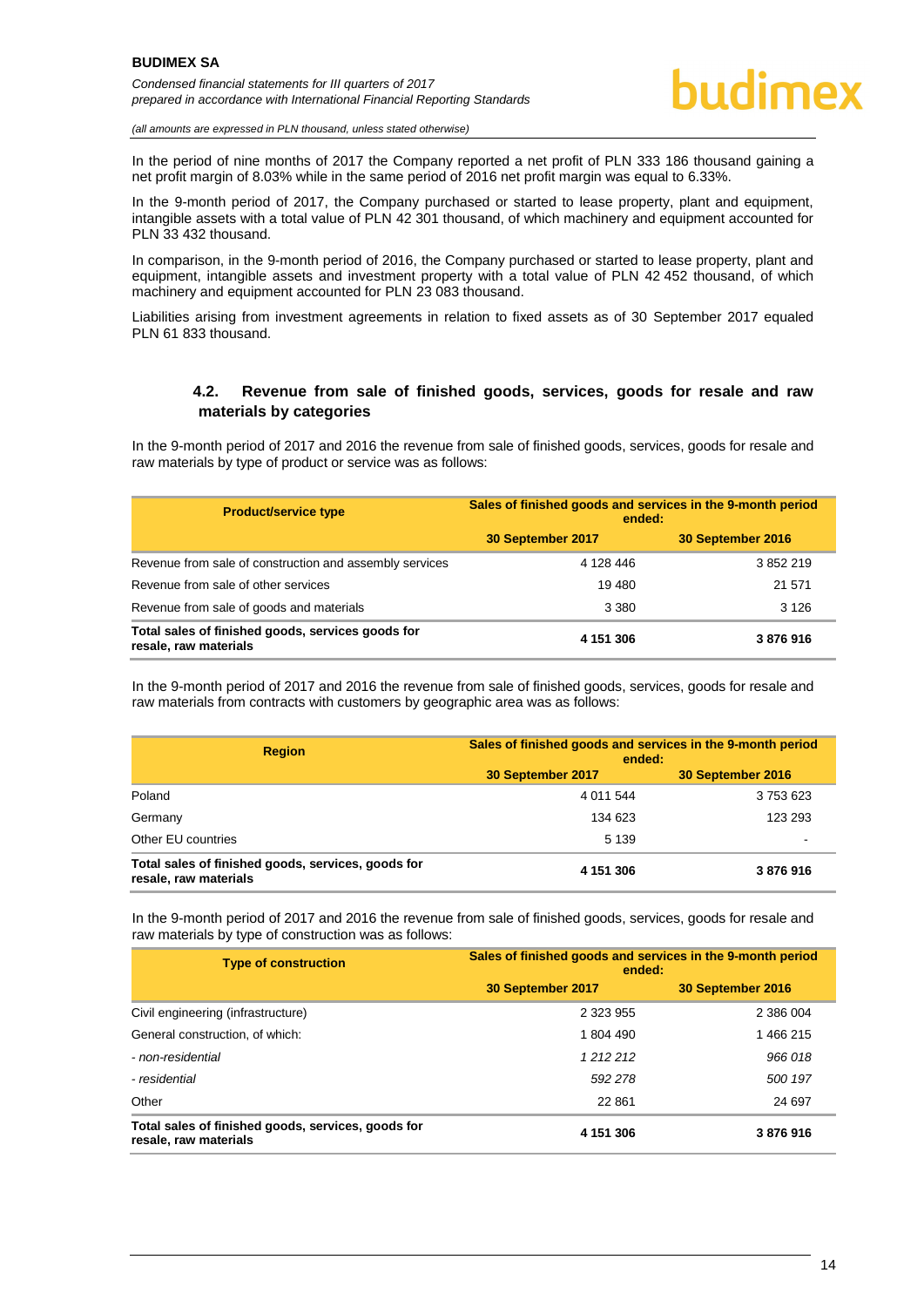#### **4.3. Changes of estimates**

#### <span id="page-15-0"></span>**Provisions for onerous contracts**

Provisions for onerous contracts refer mainly to provisions for expected construction contracts losses. In accordance with accounting policies adopted, the Company creates provisions for expected contract losses if budgeted contract costs exceed the entire expected contract revenue. Provisions for expected contract losses are presented in statement of financial position in "*Amounts due and payable to customers (investors) under construction contracts"* line. As at 30 September 2017, the balance of the provision for contract losses amounted to PLN 325 398 thousand, while as at 31 December 2016 amounted to PLN 400 146 thousand. Due to that, in the 9-month period of 2017 the balance of provision decreased by PLN 74 748 thousand, while in the third quarter of 2017 decreased by PLN 75 879 thousand.

#### **Provision for legal proceedings**

The Company recognizes provisions for legal proceedings when it is suited and the probability of an unfavorable court judgment is higher than the probability of a favorable one. An estimation of that result is made on the basis of analysis of a legal proceedings progress as well as lawyers' opinions. As at 30 September 2017, the balance of the provision in this respect amounted to PLN 24 924 thousand, while as at 31 December 2016 amounted to PLN 23 565 thousand. Due to that, in the 9-month period of 2017 the balance of provision increased by PLN 1 359 thousand, in the third quarter of 2017 increased by PLN 3 124 thousand.

#### **Provision for penalties and compensations**

The Company recognizes provisions for penalties and compensations related to the realization of construction contracts. A provision is recognized only when the Company has a present obligation as a result of past event, the settlement of that obligation is highly probable and a reliable estimate can be made of the amount of the obligation. As at 30 September 2017, the balance of the provision in this respect amounted to PLN 47 125 thousand, while as at 31 December 2016 amounted to PLN 49 784 thousand. Due to that, in the 9-month period of 2017 the balance of provision decreased by PLN 2 659 thousand, in the third quarter of 2017 it decreased by PLN 2 381 thousand.

#### **Costs of future warranty repairs**

The Company is required to issue guarantees for its construction services. It is accepted that the provision between 0.3%-1.4% of revenue from the given contract is made what depends on particular construction segment. This general value is assessed on an individual basis and may be increased or reduced, as appropriate. As at 30 September 2017, the balance of the provision in this respect amounted to PLN 312 860 thousand, while as at 31 December 2016 amounted to PLN 264 956 thousand. Due to that, in the 9-month period of 2017 the balance of provision increased by PLN 47 904 thousand, while in the third quarter of 2017 it increased by PLN 29 866 thousand.

#### **Deferred tax asset and liability**

As at 30 September 2017, the balance of deferred tax asset (reducing by deferred tax liability) amounted to PLN 383 810 thousand, while as at 31 December 2016 amounted to PLN 400 046 thousand. Due to that, in the 9-month period of 2017 the balance of deferred tax asset decreased by PLN 16 236 thousand, of which PLN 37 thousand was reported in the third quarter of 2017.

#### **Impairment write-downs against receivables and retentions for constructions contracts**

As at 30 September 2017, the balance of recognized impairment write-downs against receivables and retentions amounted to PLN 129 987 thousand, while as at 31 December 2016 amounted to PLN 132 039 thousand. In the 9-month period of 2017 the Company recognized impairment write-downs in the amount of PLN 1 770 thousand and reversed it increasing operating income in the amount of PLN 3 583 thousand and in the same time the Company utilized impairment write-downs in the mount of PLN 49 thousand and decreased it by PLN 190 thousand due to exchange differences. Only in the third quarter of 2017 the Company reversed receivables and retentions impairment write-downs in the amount of PLN 1 267 thousand, recognized impairment write-downs in the amount of PLN 533 thousand and increased them by PLN 201 thousand of exchange differences.

#### **Impairment write-downs against inventory**

As at 30 September 2017 and 31 December 2016, the balance of recognised impairment write-downs against inventory amounted to PLN 2 493 thousand.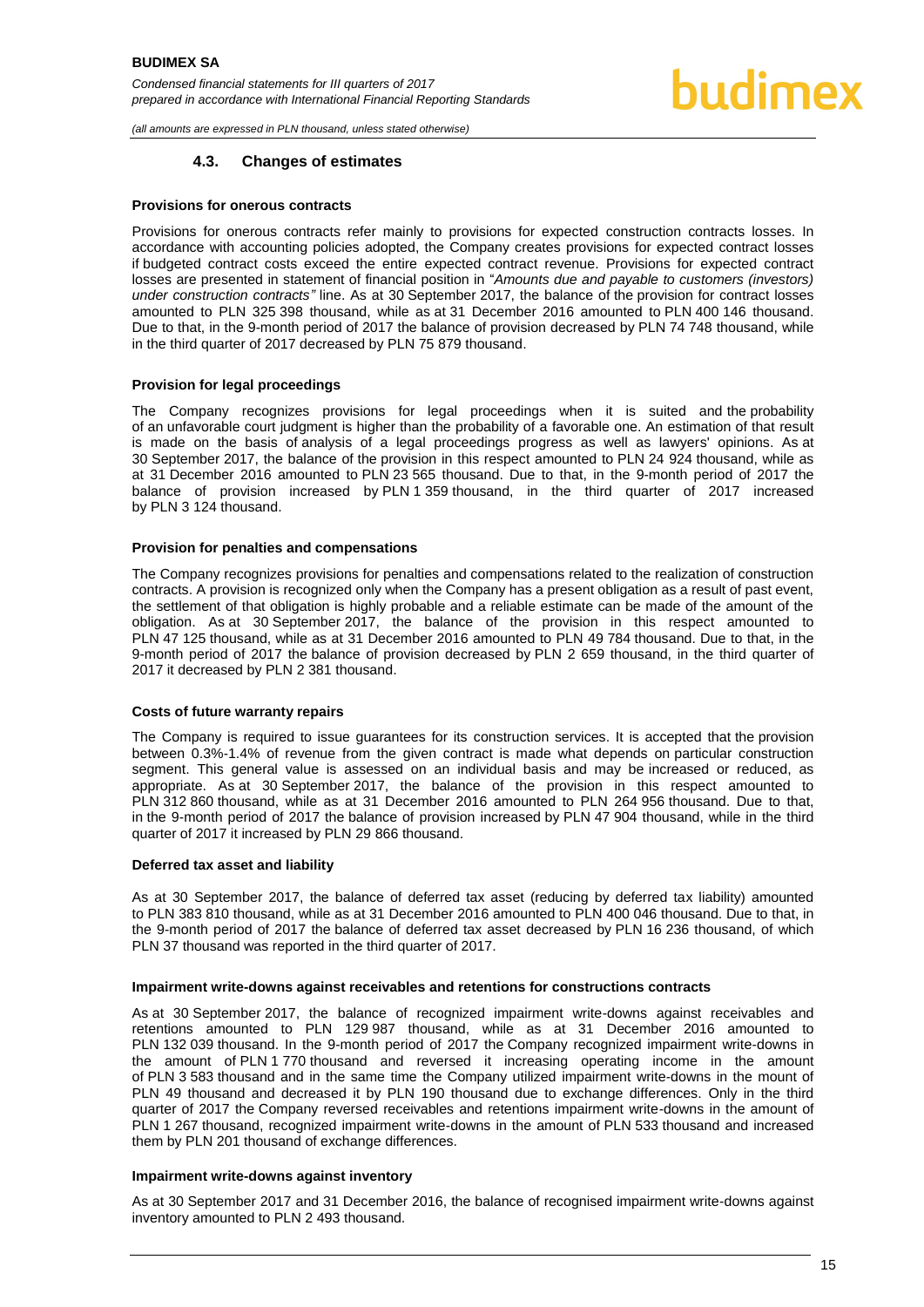#### <span id="page-16-0"></span>**5. Proceedings pending as at 30 September 2017 before court, competent arbitration body or any public administration authority**

As at 30 September 2017, the total value of the proceedings relating to the Company's liabilities and claims amounted to PLN 317 035 thousand and PLN 134 332 thousand accordingly, and as at 30 June 2017 PLN 197 146 thousand and PLN 133 483 thousand accordingly.

Material increase in the value of the proceedings relating to the Company's liabilities represent a lawsuit filed by the petitioner — Silesian Museum in Katowice on 24 July 2017 against Budimex SA and Ferrovial Agroman SA in Madrid, members of the consortium related to implementation of the contract "Construction of the new premises for the Silesian Museum in Katowice" concluded on 7 June 2011.

The petitioner requests that the plaintiffs are either condemned in solidum to pay the amount of PLN 122 758 thousand plus statutory interest from the date the lawsuit was filed for improper performance of the obligation under the Contract, either alternatively the court adjudges the claim for decreasing the price by PLN 34 675 thousand as the reimbursement of part of the remuneration, which was wrongly paid in petitioner's opinion. Article 471 of the civil code was specified as the grounds for pursuing the main claim, and the provisions on statutory warranty were specified for the alternative claim.

In the opinion of the Management Board of Budimex SA the claims in the lawsuit are groundless. The irregularities, which in the Petitioner's opinion constitute actual grounds of the claims, provided that these do exist, do not result from actions or omissions of the consortium. Moreover, proper performance of the building by the consortium was confirmed by the Petitioner issuing the Work Acceptance Certificate and Implementation Certificate for the Silesian Museum building in Katowice. The Management Board assesses that the provisions for warranty repairs recognized beforehand fully cover the risks related to contract implementation.

The proceedings in the highest value case are pending before the Court of Arbitration at the Polish Chamber of Commerce in Warsaw, which involve the consortium members: Ferrovial Agroman SA, Budimex SA and Estudio Lamela S.L. (the FBL Consortium) and Przedsiębiorstwo Państwowe "Porty Lotnicze" (PPL). The litigation is the result of PPL serving a notice rescinding the contract for the development and modernization of Terminal 2 of the Warsaw Chopin Airport.

Initially, the proceedings related solely to the claim filed on 24 January 2008 by the FBL Consortium, in relation to bank guarantees realised by PPL groundlessly, which were given as a performance bond for a total amount of PLN 54 382 thousand. That case was finally resolved by a judgment of the Court of Appeal in Warsaw of 23 August 2012. The total value of the awarded claim and the amount of statutory interest for late payment was PLN 87 920 thousand (the amount attributable to Budimex SA was PLN 35 168 thousand, of which PLN 21 612 thousand as reimbursement of the performance bond). The court enforcement officer transferred that amount to the bank account of Budimex SA on 28 September 2012. After the cassation appeal of PPL was dismissed by the Supreme Court, the enforcement proceedings became final and PPL cannot submit now any further claims against the FBL Consortium regarding reimbursement of the amounts adjudicated in the partial judgment.

In the course of the proceedings before the Court of Arbitration, PPL filed a counter-claim of a total amount of PLN 135 719 thousand, covering claims for the redress of damage, including lost benefits, return of unjust enrichment and liquidated damages. On 31 July and 26 October 2009, PPL filed to the Court of Arbitration further written statements of claim including extension of the counter-claim, changing the original amount of counter-claim from PLN 135 719 thousand to PLN 280 894 thousand. As a result of subsequent procedural steps, in August 2012, the PPL's claim was raised to PLN 298 892 thousand. According to the value of the shares set forth in the consortium agreement, the risk allocated to Budimex SA does not exceed the total of PLN 119 556 thousand.

According to Budimex SA, all claims under the PPL's counter-suit are groundless. Consequently, on 21 October 2008, the FBL Consortium filed a response to the counter-claim, which contained a motion to dismiss the action in its entirety, and hence the statement on the groundlessness of PPL's claims. Until now, during several hearings, the court has examined all witnesses for the claimant and the counter-claimant with respect to the circumstances included in PPL's counter-claim. The evidence from an expert opinion is the last to be considered with respect to this part of the dispute. This, however, may be done only after the Court has completed the hearing of evidence concerning filed claims. The findings presented in the expert opinion on the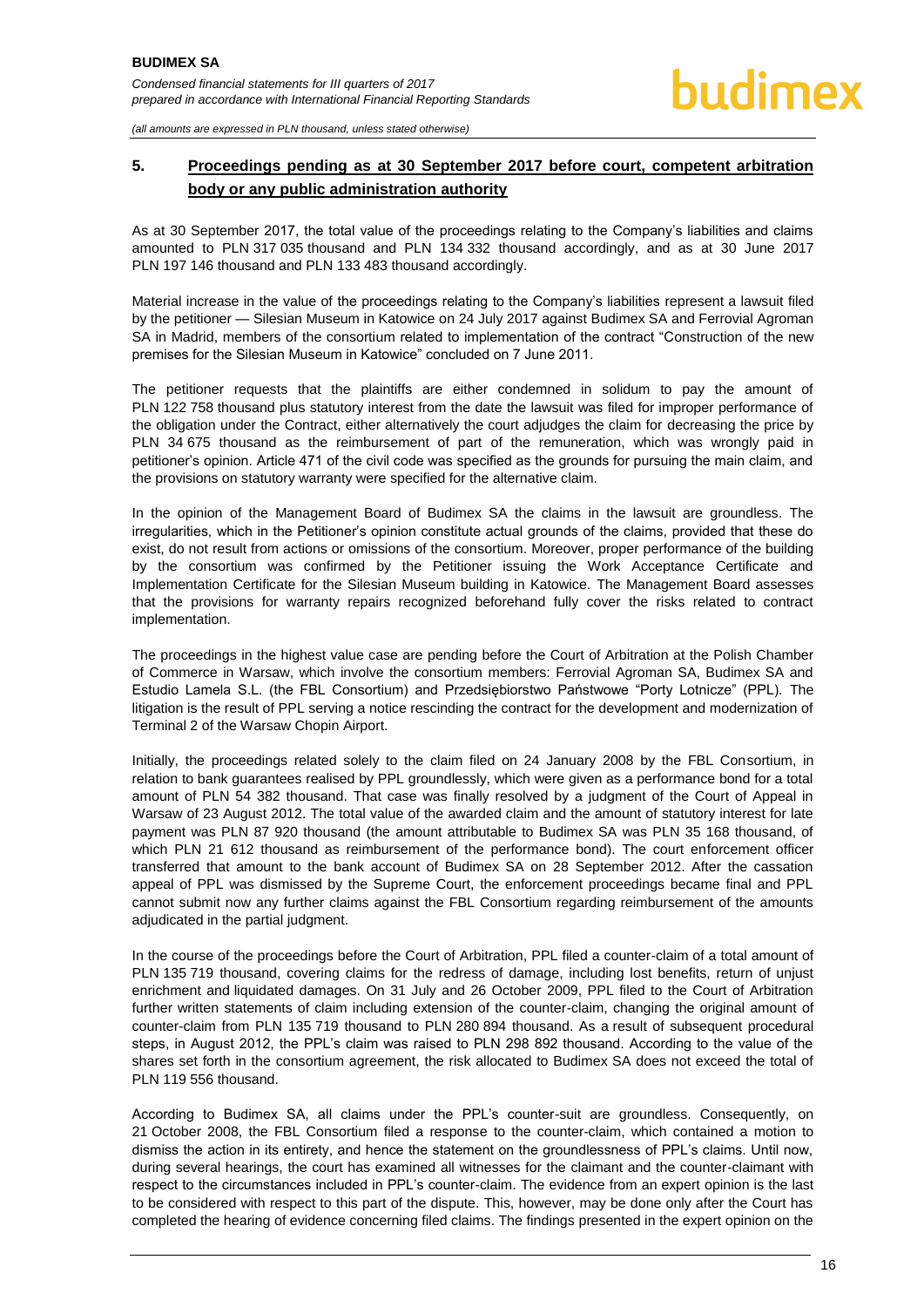*(all amounts are expressed in PLN thousand, unless stated otherwise)*

claims of the FBL Consortium will affect the scope of claims of PPL and, consequently, the scope of evidence taken in order to prove them.

Regardless of the PPL's counter-claim and in accordance with former announcements, on 27 February 2009 the FBL Consortium submitted a statement of claim including an extension of the main claim by the amount of PLN 216 458 thousand, covering: remuneration for the works performed, but not paid by the Investor, remuneration for additional works, and reimbursement for the retained amounts and interest on late payments. Under the consortium contract, the share of Budimex SA in this claim amounts to PLN 86 583 thousand.

On 27 May 2010, the Court of Arbitration issued a decision under which the evidence from the expert's opinion evaluating reasonableness of the PPL claims was accepted (except for any amounts sought at that stage). The expert appointed by the Court of Arbitration, the BS Consulting Group, started to work at the end of 2010. To date, there have been several meetings with proxies of parties and the expert and there was an inspection of the airport objects with the participation of the aforementioned expert in March 2011. Technical opinion prepared by the expert, that was delivered to proxies of both parties on 29 July 2011, represented the result of his work. The parties submitted comments, remarks and detailed questions to the opinion prepared by the expert. Upon taking these into consideration, the expert prepared his final supplementary opinion at the end of March 2012. The assessment presented in the opinion was favorable to the FBL Consortium as it, among other things, confirmed that the FBL Consortium was entitled to postpone the work completion deadline.

Due to completion by the expert of work on the validity of PPL's claims, the Court ordered both parties to present final calculations of their claims, while taking into account the expert's views expressed in the opinion. As a result, PPL extended the claim as stated above to PLN 298 892 thousand, and the value of the FBL Consortium's claim remained unchanged.

Pursuant to a decision of the Court of Arbitration dated 28 January 2013 and based on a site inspection performed in July 2013, the expert, i.e. the BS Consulting Group, was to draft an opinion – an assessment of the value of claims submitted by the FBL Consortium in the extended claim by the end of October 2013. Due to the fact that the expert did not prepare this opinion to a set deadline, the Court of Arbitration, during the hearing on 20 December 2013, decided to appoint another court expert. In 2015, the final scope of the opinion was determined as well as the composition of a new team of experts. Consequently, only in October 2016, the parties received an opinion on the Consortium's claims prepared by the new team of experts. This opinion proves that the experts considered, in principle, all claims of the Consortium, which account for the majority of the amount of the claim. Nevertheless, in the opinion of the Consortium, the amount of claim recognised by experts is still underestimated because it does not account for all claims that were filed. At the beginning of August 2017 the experts handed over to the Panel of Arbitrators and the parties a further (third) supplementary opinion. In the opinion they generally upheld their conclusions - this opinion does not adversely affect the Consortium's claim. The next two dates for the hearings have been set for the end of October, and their purpose will be to complement the hearing of the experts and to complete the process. The Management Board is of the opinion that the final judgment of the Court of Arbitration will be favorable to the FBL Consortium.

Another material in value legal proceedings relate to the claim filed on 5 March 2008 by Miejskie Wodociągi i Kanalizacja w Bydgoszczy Sp. z o.o. requesting that the amount of PLN 25 252 thousand be awarded jointly and severally against the consortium to which the Budimex SA and Budimex Dromex SA belonged. The claim relates to the replacement of contractor costs incurred by the investor when the consortium rescinded the contract. The share of the companies in the consortium was 90%, therefore the value of the claim for which Budimex SA is presently liable is PLN 22 727 thousand. The court ended examination of witnesses of both parties, then heard the parties, and on 6 February 2014 accepted the evidence from the construction expert opinion with regard, inter alia, to the assessment of quality and value of works completed by the defendant, the scope and completeness of works to be performed as well as the value of corrections. The expert drafted an opinion which the defendant considers to be in its favor. This assessment is confirmed by the actions of the claimant who submitted a request for appointment of a new expert. The court did not consider the request of the claimant in this matter and allowed to include in the court protocol only oral supplementary opinion of the expert, which was duly provided during the court hearing on 21 April 2015. The claimant filed another request for an opinion a new expert; which turned out to be the same as the first expert's opinion. On 12 July 2017 the court of first instance issued a judgment in which it ordered Budimex SA to pay only PLN 22 thousand (in return for the costs of the expert's investigations) and dismissed the claim entirely.

As at the date of this report the final outcome of the remaining proceedings is not known.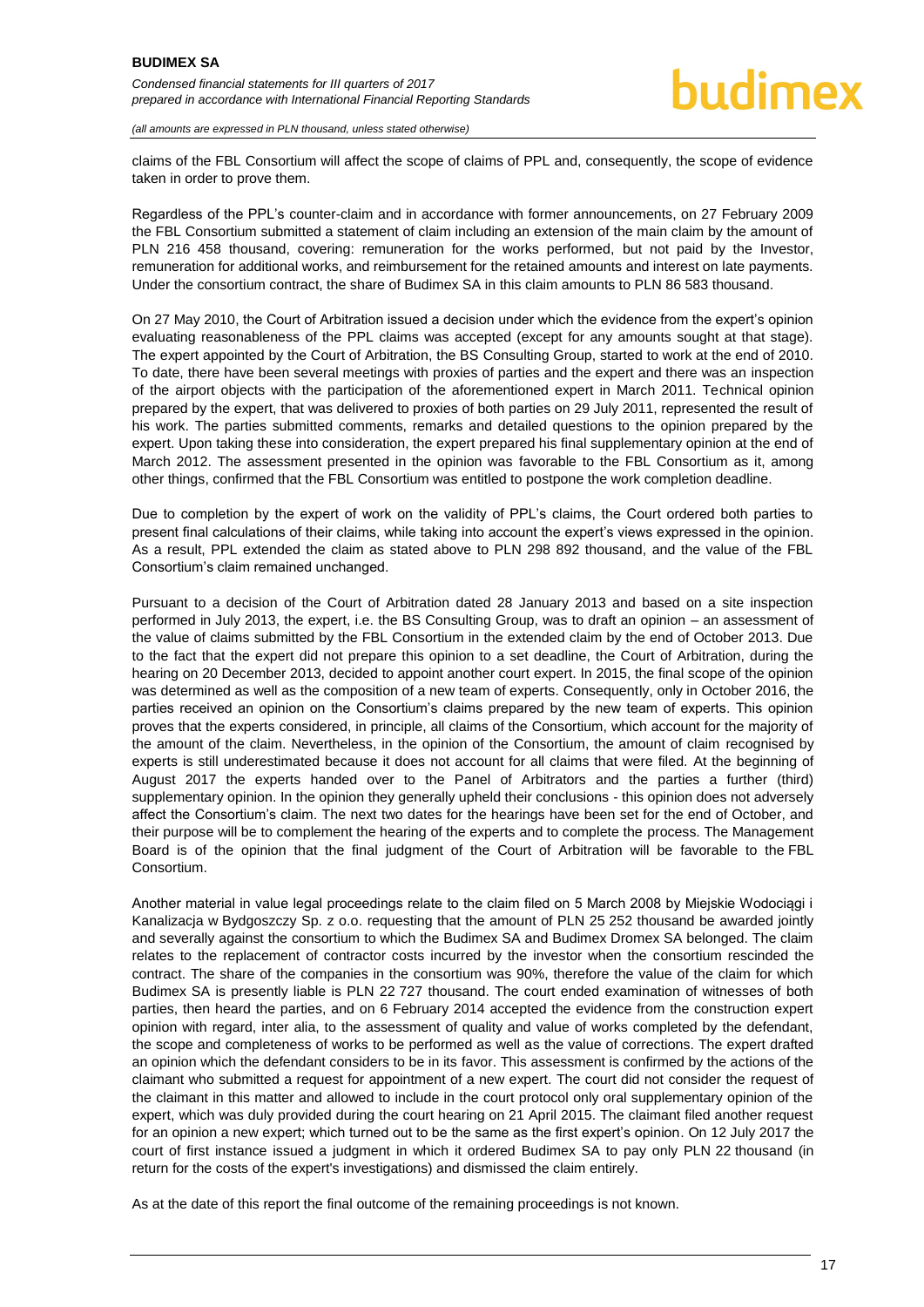The proceedings in respect of claims of Budimex SA relate mainly to the recovery of overdue receivables from business partners and to additional claims in respect of the construction work performed. As at the date of this report, the final outcome of the proceedings is not known.

#### <span id="page-18-0"></span>**6. Significant events during III quarter of 2017 and after 30 September 2017**

On **26 September 2017**, signed loan agreement under which Budimex Nieruchomości Sp. z o.o. (a subsidiary of Budimex SA) was provided with the loan to the maximum amount of PLN 150 000 thousand for financing developer projects. Pursuant to the agreement the loan will be paid in tranches and is to be repaid till 31 December 2019. The loan interest rate was determined as 1M WIBOR plus margin. Till the report date the Company did not pay any tranche of this loan.

#### <span id="page-18-1"></span>**7. Related party transactions**

Transactions with related parties made in the 9-month period of 2017 and 2016 and unsettled balances of receivables and liabilities as at 30 September 2017 and 31 December 2016 are presented in the tables below:

|                                                             | <b>Receivables</b>          |                     | <b>Liabilities</b>          |                     |
|-------------------------------------------------------------|-----------------------------|---------------------|-----------------------------|---------------------|
|                                                             | <b>30 September</b><br>2017 | 31 December<br>2016 | <b>30 September</b><br>2017 | 31 December<br>2016 |
| Parent Company and related parties<br>(the Ferrovial Group) | 20 541                      | 20 472              | 72 327                      | 95 843              |
| Subsidiary companies                                        | 96 494                      | 66 033              | 29 4 79                     | 27 723              |
| Associates                                                  | 148                         | 341                 | 111                         | 118                 |
| Jointly controlled entities                                 | 2651                        | 1 9 2 0             | 755                         | 660                 |
| Other related parties*                                      | 8                           | 7                   | $\,$                        |                     |
| <b>Total</b>                                                | 119842                      | 88773               | 102 672                     | 124 344             |

|                                                             | <b>Loans granted</b>        |                     | <b>Loans taken out</b>      |                            |
|-------------------------------------------------------------|-----------------------------|---------------------|-----------------------------|----------------------------|
|                                                             | <b>30 September</b><br>2017 | 31 December<br>2016 | <b>30 September</b><br>2017 | <b>31 December</b><br>2016 |
| Parent Company and related parties<br>(the Ferrovial Group) | $\overline{\phantom{a}}$    |                     | 8972                        | 9 1 6 5                    |
| Subsidiary companies                                        | 15 544                      | 6570                |                             | $\overline{\phantom{0}}$   |
| Associates                                                  | 61 557                      | 9 1 6 3             |                             | $\overline{\phantom{0}}$   |
| <b>Total</b>                                                | 71 101                      | 15733               | 8972                        | 9 1 6 5                    |

|                                                             | Sales of finished goods and<br><b>services</b><br>9-month period ended<br><b>30 September</b> |                          | <b>Purchase of finished goods and</b><br><b>services</b><br>9-month period ended<br><b>30 September</b> |        |
|-------------------------------------------------------------|-----------------------------------------------------------------------------------------------|--------------------------|---------------------------------------------------------------------------------------------------------|--------|
|                                                             | 2017                                                                                          | 2016                     | 2017                                                                                                    | 2016   |
| Parent Company and related parties<br>(the Ferrovial Group) | 819                                                                                           | 6939                     | 33 087                                                                                                  | 31 925 |
| Subsidiary companies                                        | 251822                                                                                        | 237 708                  | 78 171                                                                                                  | 30 235 |
| Associates                                                  | 802                                                                                           | 488                      | 440                                                                                                     | 212    |
| Jointly controlled entities                                 | 864                                                                                           | 499                      |                                                                                                         |        |
| Other related parties*                                      | $\overline{\phantom{a}}$                                                                      | $\overline{\phantom{0}}$ | -                                                                                                       | 15     |
| Total transactions with related parties                     | 254 307                                                                                       | 245 634                  | 111 698                                                                                                 | 62 387 |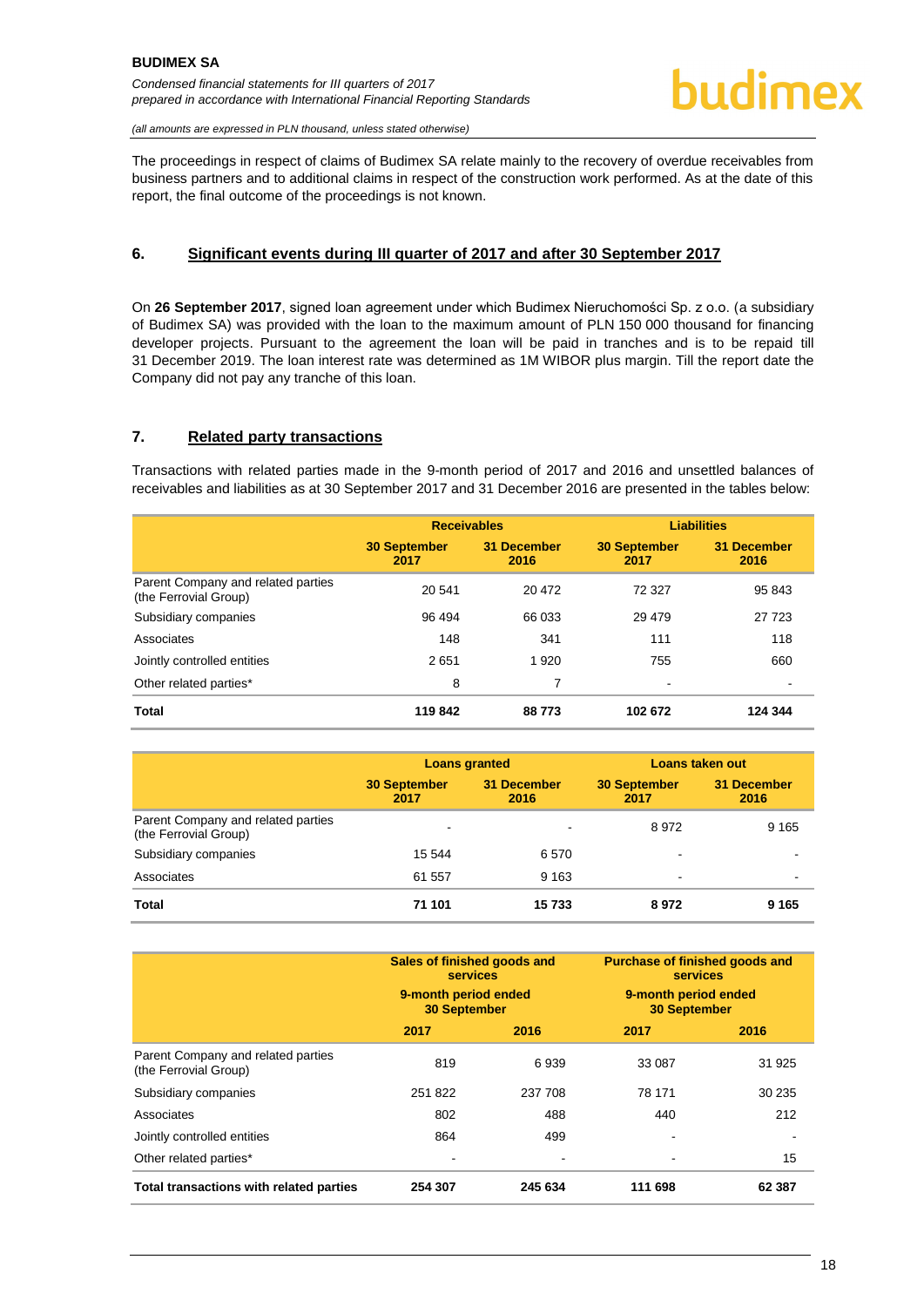#### **BUDIMEX SA**

*Condensed financial statements for III quarters of 2017 prepared in accordance with International Financial Reporting Standards*

### budimex

*(all amounts are expressed in PLN thousand, unless stated otherwise)*

|                                                             | <b>Finance income</b><br>9-month period ended<br><b>30 September</b> |        | <b>Finance costs</b><br>6-month period ended<br><b>30 September</b> |                          |
|-------------------------------------------------------------|----------------------------------------------------------------------|--------|---------------------------------------------------------------------|--------------------------|
|                                                             | 2017                                                                 | 2016   | 2017                                                                | 2016                     |
| Parent Company and related parties<br>(the Ferrovial Group) |                                                                      |        | 44                                                                  | 54                       |
| Subsidiary companies                                        | 52 010                                                               | 36 787 |                                                                     | $\overline{\phantom{0}}$ |
| Associates                                                  | 1 370                                                                | 252    | ۰                                                                   | $\overline{\phantom{a}}$ |
| Total transactions with related parties                     | 53 380                                                               | 37 039 | 44                                                                  | 54                       |

\*) Other related parties comprise also entities on which the key management person of the Company or his close relative exercises significant influence.

Inter-Group transactions are made on an arm's length basis.

#### <span id="page-19-0"></span>**8. Contingent receivables and contingent liabilities**

|                                                | 30 September 2017 | 31 December 2016 |
|------------------------------------------------|-------------------|------------------|
| <b>Contingent receivables</b>                  |                   |                  |
| From related parties, of which:                | 17 162            | 15 654           |
| - guarantees and suretyships received          | 1 508             |                  |
| - bills of exchange received as security       | 5016              | 5016             |
| - other contingent receivables                 | 10 638            | 10 638           |
| <b>From other entities</b>                     | 509 589           | 463 093          |
| - guarantees and suretyships received          | 508 787           | 454 607          |
| - bills of exchange received as security       | 802               | 8 4 8 6          |
| Other contingent receivables                   | 34 918            | 16 117           |
| <b>Total contingent receivables</b>            | 561 669           | 494 864          |
| <b>Contingent liabilities</b>                  |                   |                  |
| To related parties, of which:                  | 347768            | 109 011          |
| - guarantees and suretyships issued            | 347 768           | 109 011          |
| To other entities, of which:                   | 3 188 056         | 2896580          |
| - guarantees and suretyships issued            | 3 174 304         | 2895488          |
| - bills of exchange issued as performance bond | 13752             | 1 0 9 2          |
| Other contingent liabilities                   | 134 381           | 133 554          |
| <b>Total contingent liabilities</b>            | 3 670 205         | 3 139 145        |
|                                                |                   |                  |

| Total off-balance sheet items | (3108536) | (2644281) |
|-------------------------------|-----------|-----------|
|                               |           |           |

Contingent receivables represent guarantees issued by banks and other financial institutions to the companies of the Company as security for the potential claims the Company may file against its business partners in respect of the construction contracts in progress.

Contingent liabilities represent guarantees and suretyships issued by banks to business partners of the Company as security for the potential claims they may be filed against the Company in respect of the construction contracts in progress. Banks are entitled to recourse the underlying claims to the Company. Guarantees issued to the Company's customers represent an alternative, to the retentions held, method of securing potential claims of customers.